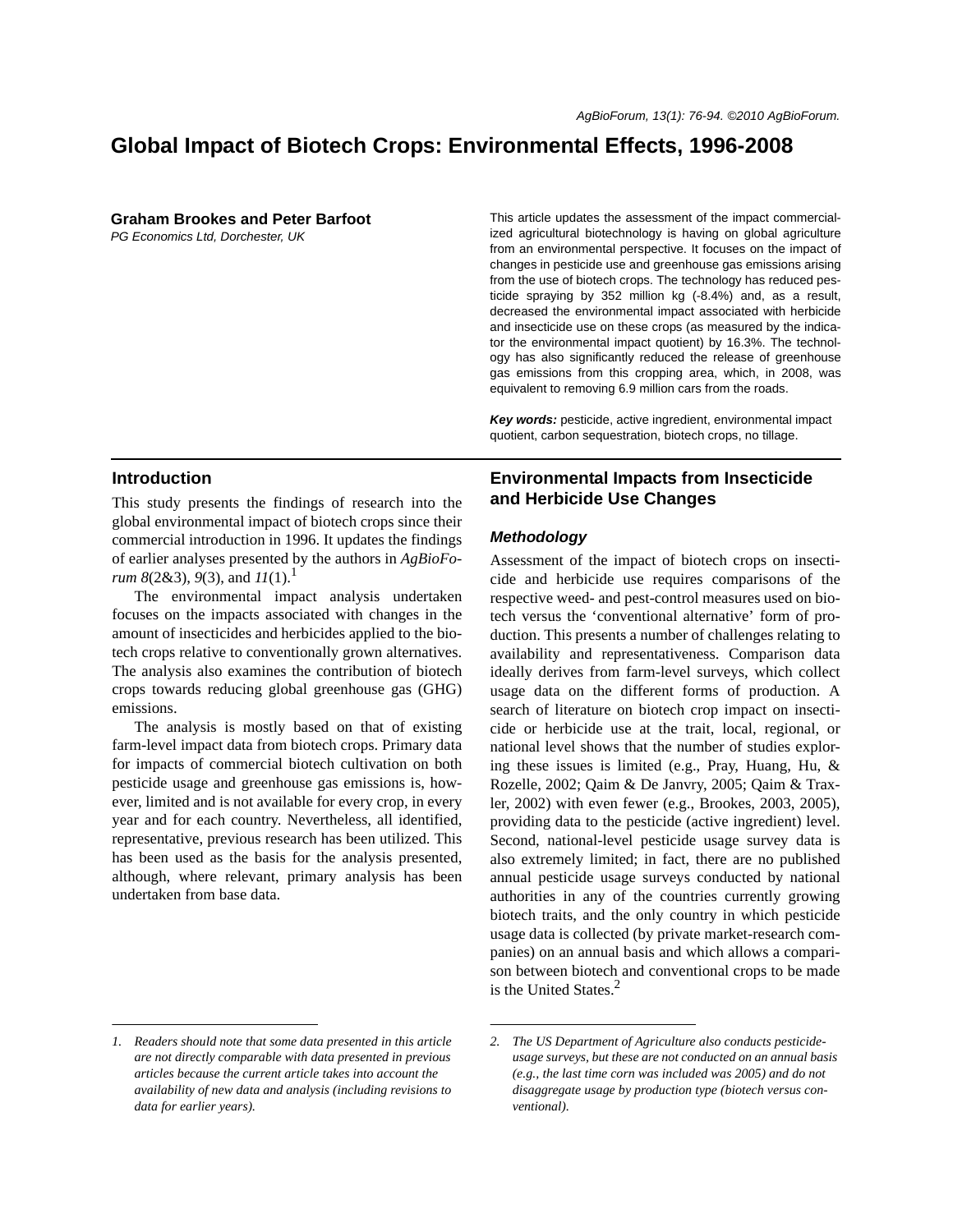Unfortunately, even where national survey data is available on usage, the data on conventional crop usage may fail to be reasonably representative of what herbicides and insecticides might be expected to be used in the absence of biotechnology. When biotech traits dominate total production (e.g., for soybeans, corn, cotton, and canola in the United States since the early 2000s), the conventional cropping dataset used to identify pesticide use relates to a relatively small share of total crop area and therefore is likely to underestimate what usage would probably be in the absence of biotechnology. The reasons why this conventional cropping dataset is unrepresentative of the levels of pesticide use that might reasonably be expected to be used in the absence of biotechnology include the following.

- While the levels of pest and weed problems/damage vary by year, region, and within region, farmers who continue to farm conventionally are often those with relatively low levels of pest or weed problems, and hence see little, if any, economic benefit from using the biotech traits targeted at these agronomic problems. Their pesticide usage levels therefore tend to be below the levels that would reasonably be expected to be used to control these weeds and pests on an average farm. A good example to illustrate this relates to the US cotton crop where, for example, in 2008, nearly half of the conventional cotton crop was located in Texas. Here, levels of bollworm pests (the main target of biotech insect-resistant cotton) tend to be consistently low, and cotton farming systems are traditionally of an extensive, low input nature (e.g., the average cotton yield in Texas was about 82% of the US average in 2008).
- Some of the farms continuing to use conventional (non-biotech) seed traditionally use extensive, low-intensity production methods (including organic) in which limited (below average) use of pesticides is a feature (see, for example, the Texas cotton example above). The usage pattern of this subset of growers is therefore likely to understate usage for the majority of farmers if all crops were conventional.
- Many of the farmers using biotech traits have experienced improvements in pest and weed control from using this technology relative to the conventional control methods previously used. If these farmers were to now switch back to using conventional techniques—based wholly on pesticides—it is likely that most would wish to main-

tain the levels of pest/weed control delivered with use of the biotech traits and therefore would use higher levels of pesticide than they did in the prebiotech crop days.

To overcome these problems in the analysis of pesticide use changes arising from the adoption of biotech crops (i.e., where biotech traits account for the majority of total plantings), presented in this article, $3$  actual recorded usage levels for the biotech crops are used (based on survey data), with the conventional alternative (counterfactual situation) identified based on opinion from extension advisors and industry specialists as to what farmers might reasonably be expected to use in terms of crop protection practices and usage levels of pesticide.<sup>4</sup> This methodology has been used by others, for example Johnson and Strom (2007). Details of how this methodology has been applied to the 2008 calculations, sources used for each trait/country combination examined and examples of typical conventional versus biotech pesticide applications are provided in Appendices A and B.

The most common way in which changes in pesticide use with biotech crops has been presented in the literature has been in terms of the volume (quantity) of pesticide applied. While comparisons of total pesticide volume used in biotech and conventional crop production systems are a useful indicator of associated environmental impacts, amount of active ingredient used is an imperfect measure because it does not account for differences in the specific pest-control programs used in biotech and conventional cropping systems. For example, different specific products used in biotech versus conventional crop systems, differences in the rate of pesticides used for efficacy, and differences in the environmental characteristics (mobility, persistence, etc.) are masked in general comparisons of total pesticide volumes used.

In this article, the pesticide-related environmental impact changes associated with biotech crop adoption

*<sup>3.</sup> Also see earlier work by the authors (Brookes & Barfoot, 2006, 2007, 2008, 2009b).*

*<sup>4.</sup> In other words, Brookes and Barfoot draw on the findings of work by various researchers at the National Center for Food and Agriculture Policy (Carpenter & Gianessi, 1999; Johnson & Strom, 2007; Sankula & Blumenthal, 2003, 2006; also see http://www.ncfap.org). This work consults with in excess of 50 extension advisors in almost all of the states growing corn, cotton, and soybeans and therefore provides a reasonably representative perspective on likely usage patterns.*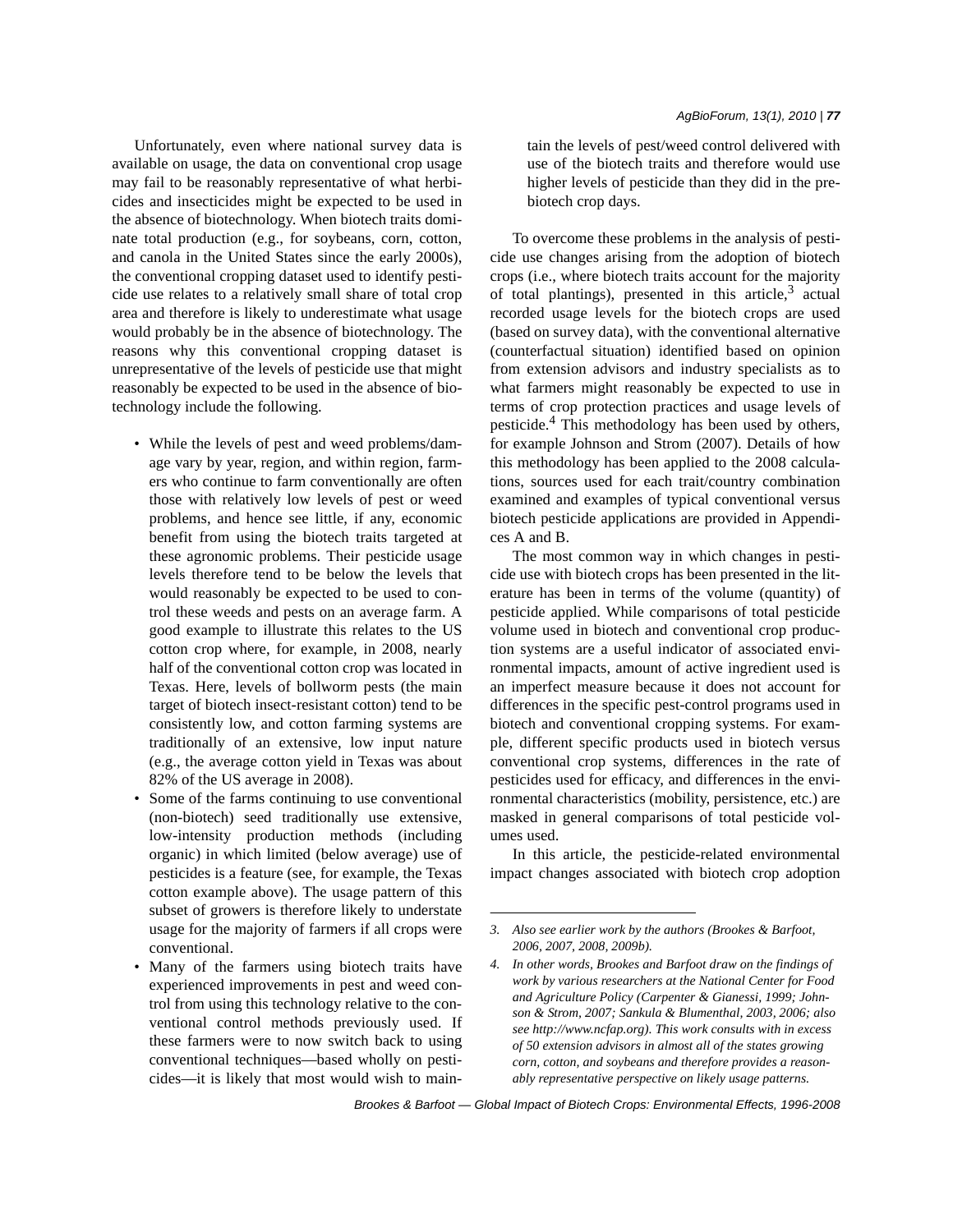| Table 1. Impact of changes in the use of herbicides and insecticides from growing biotech crops globally 1996-2008. |  |  |  |
|---------------------------------------------------------------------------------------------------------------------|--|--|--|
|---------------------------------------------------------------------------------------------------------------------|--|--|--|

| <b>Trait</b>            | Change in<br>volume of active<br>ingredient used<br>(million kg) | <b>Change in field EIQ</b><br>impact (in terms of<br>million field EIQ/ha<br>units) | % change in<br>ai use on<br>biotech crops | % change in environmental<br>impact associated with<br>herbicide & insecticide use<br>on biotech crops | Area biotech trait<br>2008 (million ha) |
|-------------------------|------------------------------------------------------------------|-------------------------------------------------------------------------------------|-------------------------------------------|--------------------------------------------------------------------------------------------------------|-----------------------------------------|
| <b>GM HT soybeans</b>   | $-50.45$                                                         | $-5.314.8$                                                                          | $-3.0$                                    | $-16.6$                                                                                                | 62.47                                   |
| <b>GM HT maize</b>      | $-111.58$                                                        | $-2.724.2$                                                                          | $-7.5$                                    | $-8.5$                                                                                                 | 22.40                                   |
| <b>GM HT canola</b>     | $-13.74$                                                         | -437.2                                                                              | $-17.6$                                   | $-24.3$                                                                                                | 5.83                                    |
| <b>GM HT cotton</b>     | $-6.29$                                                          | $-188.4$                                                                            | $-3.4$                                    | $-5.5$                                                                                                 | 2.41                                    |
| <b>GM IR maize</b>      | $-29.89$                                                         | $-1.007.0$                                                                          | $-35.3$                                   | $-29.4$                                                                                                | 36.04                                   |
| <b>GM IR cotton</b>     | $-140.6$                                                         | $-6.555.7$                                                                          | $-21.9$                                   | $-24.8$                                                                                                | 13.20                                   |
| <b>GM HT sugar beet</b> | $+0.13$                                                          | $-0.46$                                                                             | $+10$                                     | $-2$                                                                                                   | 0.26                                    |
| <b>Totals</b>           | $-352.42$                                                        | $-16.227.76$                                                                        | $-8.4$                                    | $-16.3$                                                                                                | 142.61                                  |

are examined in terms of changes in the volume (amount) of active ingredient applied but supplemented by the use of an alternative indicator, developed at Cornell University in the 1990s: the environmental impact quotient (EIQ). The EIQ indicator, developed by Kovach, Petzoldt, and Degni, and Tette (1992) and updated annually, effectively integrates the various environmental impacts of individual pesticides into a single 'field value per hectare.' The EIQ value is multiplied by the amount of pesticide active ingredient (ai) used per hectare to produce a field EIQ value. For example, the EIQ rating for glyphosate is 15.33. By using this rating multiplied by the amount of glyphosate used per hectare (e.g., a hypothetical example of 1.1 kg applied per ha), the field EIQ value for glyphosate would be equivalent to 16.86/ha.

The EIQ indicator used is therefore a comparison of the field EIQ/ha for conventional versus biotech crop production systems, with the total environmental impact or load of each system, a direct function of respective field EIQ/ha values and the area planted to each type of production (biotech versus conventional). The use of environmental indicators is commonly used by researchers, and the EIQ indicator has been, for example, cited by Brimner, Gallivan, and Stephenson (2004)—in a study comparing the environmental impacts of biotech and conventional canola—and by Kleiter et al. (2005).

The EIQ indicator provides an improved assessment of the impact of biotech crops on the environment when compared to only examining changes in volume of active ingredient applied, because it draws on some of the key toxicity and environmental exposure data related to individual products, as applicable to impacts on farm workers, consumers, and ecology. Readers should, however, note that the EIQ is an indicator only and does not take into account all environmental issues and impacts. It is therefore not a comprehensive indicator. Detailed examples of the relevant amounts of active ingredient used and their associated field EIQ values for biotech versus conventional crops for the year 2008 are presented in Appendix B.

### *Results*

Biotech traits have contributed to a significant reduction in the environmental impact associated with insecticide and herbicide use on the areas devoted to biotech crops (Table 1). Since 1996, the use of pesticides on the biotech crop area was reduced by 352 million kg of active ingredient (8.4% reduction), and the environmental impact associated with herbicide and insecticide use on these crops—as measured by the EIQ indicator—fell by 16.3%. In absolute terms, the largest environmental gain has been associated with the adoption of GM IR cotton and reflects the significant reduction in insecticide use that the technology has allowed, in what has traditionally been an intensive user of insecticides. The volume of herbicides used in biotech soybean crops also decreased by 50 million kg (1996-2008), a 3% reduction, while the overall environmental impact associated with herbicide use on these crops decreased by a significantly larger 16.6%. This highlights the switch in herbicides used with most GM HT crops to active ingredients with a more environmentally benign profile than the ones generally used on conventional crops.

Important environmental gains have also arisen in the maize and canola sectors. In the maize sector, herbicide and insecticide use decreased by 141.5 million kg and the associated environmental impact of pesticide use on this crop area decreased due to a combination of reduced insecticide use (29.4%) and a switch to more environmentally benign herbicides (8.5%). In the canola sector, farmers reduced herbicide use by 13.7 million kg (a 17.6% reduction) and the associated environmental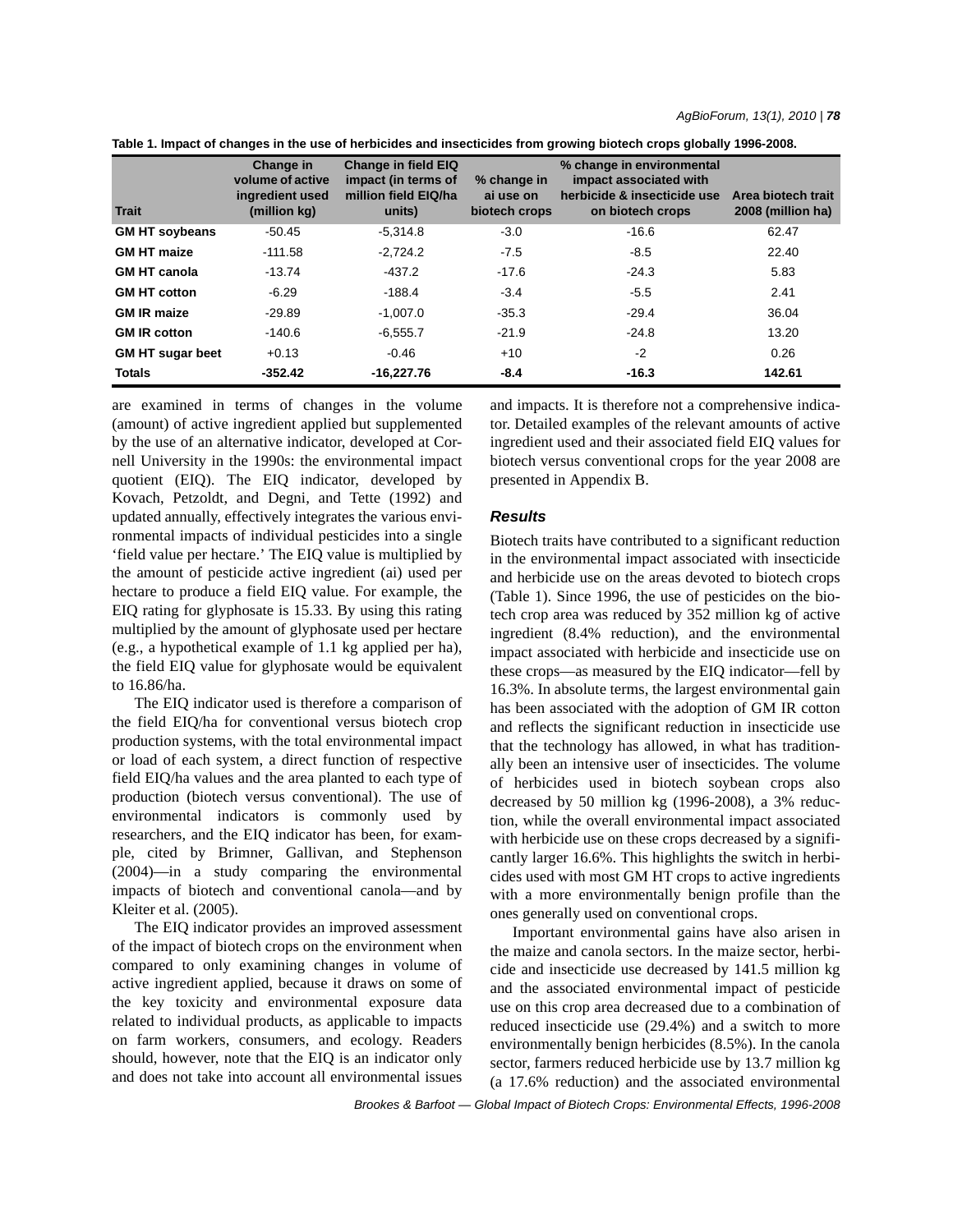**Table 2. Biotech crop environmental benefits from lower insecticide and herbicide use 1996-2008: Developing versus developed countries.**

|                         | <b>Change in field</b><br>EIQ impact (in<br>terms of million<br>field EIQ/ha units):<br><b>Developed</b><br>countries | <b>Change in field</b><br>EIQ impact (in<br>terms of million<br>field EIQ/ha units):<br><b>Developing</b><br>countries |
|-------------------------|-----------------------------------------------------------------------------------------------------------------------|------------------------------------------------------------------------------------------------------------------------|
| <b>GM HT soybeans</b>   | 3.692.8                                                                                                               | 1,622.0                                                                                                                |
| <b>GM HT maize</b>      | 2,674.9                                                                                                               | 49.3                                                                                                                   |
| <b>GM HT cotton</b>     | 153.5                                                                                                                 | 34.9                                                                                                                   |
| <b>GM HT canola</b>     | 437.2                                                                                                                 | 0                                                                                                                      |
| <b>GM IR corn</b>       | 983.8                                                                                                                 | 23.2                                                                                                                   |
| <b>GM IR cotton</b>     | 443.3                                                                                                                 | 6,112.4                                                                                                                |
| <b>GM HT sugar beet</b> | 0.46                                                                                                                  | 0                                                                                                                      |
| Total                   | 8,385.96                                                                                                              | 7,841.8                                                                                                                |

impact of herbicide use on this crop area fell by 24.3% due to a switch to more environmentally benign herbicides.

In terms of the division of the environmental benefits associated with less insecticide and herbicide use for farmers in developing countries relative to farmers in developed countries, Table 2 shows roughly a 50% split of the environmental benefits (1996-2008) in developed and developing countries. Three quarters of the environmental gains in developing countries have been from the use of GM IR cotton.

# **Impact on Greenhouse Gas Emissions**

### *Methodology*

The methodology used to assess impact on greenhouse gas emissions combines reviews of literature relating to changes in fuel and tillage systems and carbon emissions coupled with evidence from the development of relevant biotech crops and their impact on both fuel use and tillage systems. Reductions in the level of GHG emissions associated with the adoption of biotech crops is acknowledged in a wide body of literature (CTIC, 2002; Fabrizzi, Morónc, & García, 2003; Jasa, 2002; Johnson et al., 2005; Lazarus & Selley, 2005; Liebig et al., 2005; Reicosky, 1995; Robertson, Paul, & Harwood, 2000; West & Post, 2002). First, biotech crops contribute to a reduction in fuel use due to less frequent herbicide or insecticide applications and a reduction in the energy use in soil cultivation. For example, Lazarus and Selley (2005) estimated that one pesticide spray application uses 1.045 liters of fuel, which is equivalent to 2.87 kg/ha of carbon dioxide emissions. In this analysis, we used the conservative assumption that only GM IR crops reduced spray applications with the number of spray applications of herbicides remaining the same for conventional production systems.<sup>5</sup>

In addition, there has been a shift from conventional tillage to reduced/no till. This has had a marked impact on tractor fuel consumption due to energy-intensive cultivation methods being replaced with no/reduced tillage and herbicide-based weed control systems. The GM HT crop where this is most evident is GM HT soybeans. Here, adoption of the technology has made an important contribution to facilitating the adoption of reduced or no-tillage farming.<sup>6</sup> Before the introduction of GM HT soybean cultivars, no-tillage (NT) systems were practiced by some farmers using a number of herbicides and with varying degrees of success. The opportunity for growers to control weeds with a non-residual foliar herbicide as a "burndown" pre-seeding treatment followed by a post-emergent treatment when the soybean crop became established has made the NT systems more reliable, technically viable, and commercially attractive. These technical advantages combined with the cost advantages have contributed to the rapid adoption of GM HT cultivars and the near doubling of the NT soybean area in the United States (also more than a fivefold increase in Argentina). In both countries, GM HT soybeans are estimated to account for more than 95% of the NT soybean crop area in 2007/8.

Substantial growth in NT production systems have also occurred in Canada, where the NT canola area increased from 0.8 million ha to 2.6 million ha (equal to about half of the total canola area) between 1996 and 2005 (95% of the NT canola area is planted with GM HT cultivars). Similarly the area planted to NT in the US cotton crop increased from 0.2 million ha to 1 million ha over the same period (of which 86% is planted to GM HT cultivars) and has remained at this share of the total crop in 2007 and 2008.

The fuel savings resulting from changes in tillage systems used in this article are drawn from estimates from studies by Jasa (2002), CTIC (2002), and the University of Illinois (2006). The adoption of NT farming systems is estimated to reduce cultivation fuel usage by 32.3 liters/ha compared with traditional conventional

*<sup>5.</sup> Evidence from different countries varies, with some countries exhibiting on average no change and others showing a small net reduction in the number of spray runs.*

*<sup>6.</sup> See, for example, CTIC (2002) and American Soybean Association (2001).*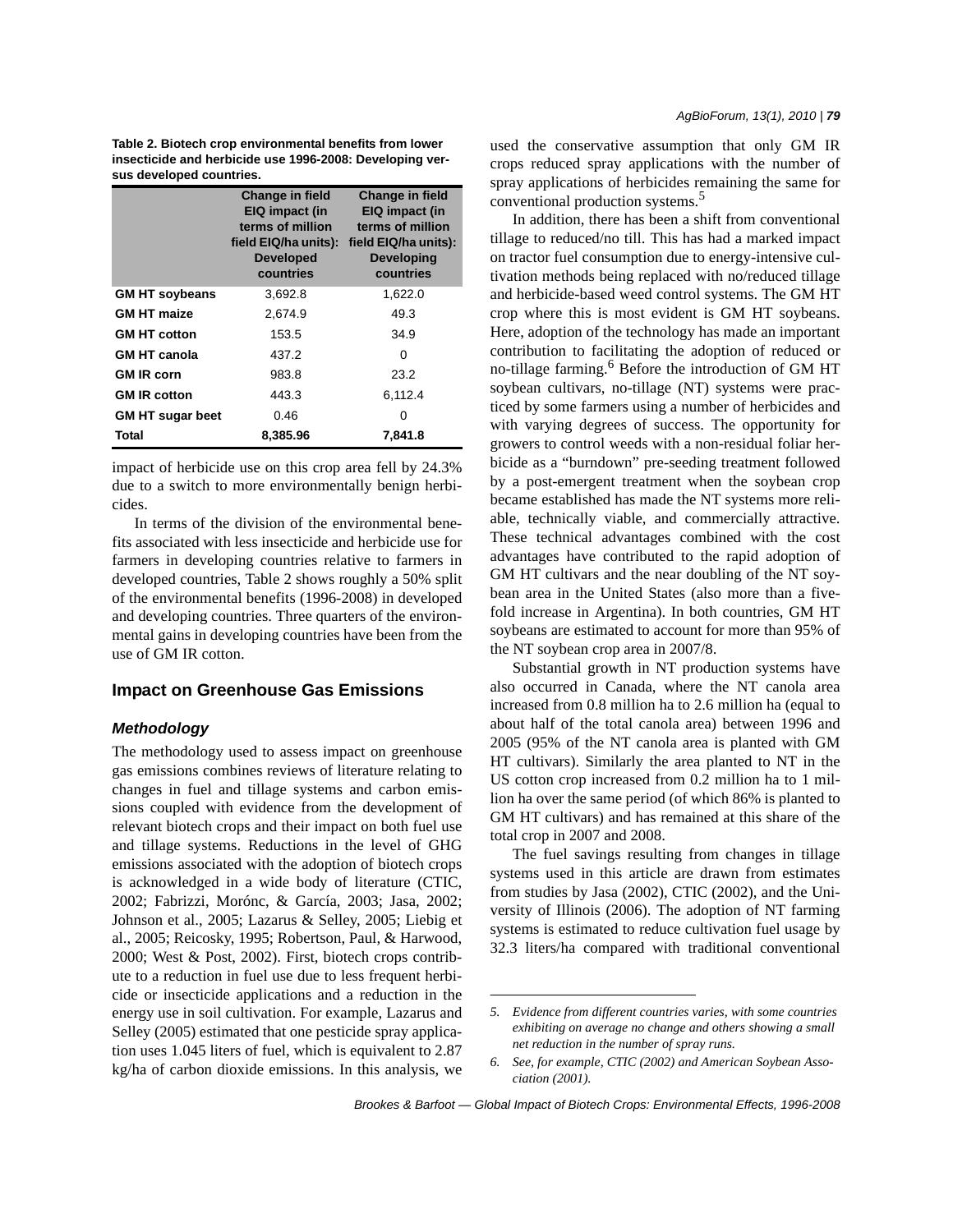tillage (CT; which has an average usage of 43.7 liters/ ha) and by 19.33 liters/ha compared with (the average of) reduced tillage (RT) cultivation methods (which has an average usage of 30.72 liters/ha). In turn, this results in reductions of carbon dioxide emissions of 88.81 kg/ ha for NT relative to CT and 35.66 kg/ha for RT relative to  $CT<sup>7</sup>$ 

Secondly, the use of 'no-till' and 'reduced-till' farming systems that utilize less ploughing increase the amount of organic carbon in the form of crop residue that is stored or sequestered in the soil. This carbon sequestration reduces carbon dioxide emissions into the environment. Rates of carbon sequestration have been calculated for cropping systems using normal tillage and reduced tillage and these were incorporated in the analysis on how GM crop adoption has played an important facilitating role in increasing carbon sequestration, and ultimately, on reducing the release of carbon dioxide into the atmosphere. Of course, the amount of carbon sequestered varies by soil type, cropping system, and eco-region. In North America, the Intergovernmental Panel on Climate Change (IPCC, 2006) estimates that the conversion from conventional-tillage to no-tillage systems stores between 50 kg carbon/ha<sup>-1</sup> yr and 1,300 kg carbon/ha<sup>-1</sup> yr (average 300 kg carbon/ha<sup>-1</sup> yr). In the analysis presented below, a conservative saving of 300 kg carbon/ha<sup>-1</sup> yr was applied to all NT agriculture and  $100 \text{ kg}$  carbon/ha<sup>-1</sup> yr was applied to RT agriculture. Where some countries aggregate their no- and reducedtill data (e.g., Argentina), the reduced-tillage saving value of 100 kg carbon/ha<sup>-1</sup> yr was used. One kg of carbon sequestered is equivalent to 3.67 kg of carbon dioxide. These assumptions were applied to the reduced pesticide spray applications data on GM IR crops, derived from separate analysis and reviews of farm income literature impacts by the authors (see Brookes & Barfoot, 2009a) and the GM HT crop areas using no/ reduced tillage (limited to the GM HT soybean crops in North and South America and GM HT canola crop in Canada).<sup>8</sup>

### *Results*

#### **Herbicide-tolerant Soybeans**

*The United States:* Over the 1996-2008 period, the area of soybeans cultivated in the United States increased rapidly from 25.98 million ha to 30.21 million ha. Over the same period, the area planted using conventional tillage is estimated to have fallen by 21.3% (from 7.5 million ha to 5.9 million ha), while the area planted using NT has increased by 62.3% (from 7.7 million ha to 12.5 million ha).

The most rapid rate of adoption of the GM HT technology has been by growers using NT systems (GM HT cultivars accounting for an estimated 99% of total NT soybeans in 2008). This compares with conventionaltillage systems for soybeans, where GM HT cultivars account for about 79% of total conventional-tillage soybean plantings. The importance of GM HT soybeans in the adoption of a NT system has also been confirmed by an American Soybean Association study (ASA, 2001) of conservation tillage. This study found that the availability of GM HT soybeans has facilitated and encouraged farmers to implement reduced-tillage practices; a majority of growers surveyed indicated that GM HT soybean technology had been the factor of *greatest* influence in their adoption of RT practices.

Based on the soybean crop area planted by tillage system, type of seed planted (GM and conventional) and applying the fuel usage consumption rates referred to in the methodology section, $9$  the total consumption of tractor fuel has increased by only 2.1% (15.9 million liters)—from 746.4 to 762.4 million liters (1996 to 2008)—while the area planted increased by 16.3%, some 4.3 million ha. Over the same period, the average fuel usage fell 12.2%—from 28.7 liters/ha to 25.2 liters/ ha. A comparison of biotech versus conventional pro-

*<sup>7.</sup> Based on one-liter fuel results in a carbon dioxide saving of 2.75 kg/ha from Lazarus and Selly (2005).*

*<sup>8.</sup> Due to the likely small-scale impact and/or lack of tillagespecific data relating to GM HT maize and cotton crops (and the US GM HT canola crop), analysis of possible GHG emission reductions in these crops have not been included. The no/ reduced-tillage areas to which these soil carbon reductions were applied were limited to the increase in the area planted to no/reduced tillage in each country since GM HT technology has been commercially available. In this way, the authors have tried to avoid attributing no/reduced-tillage soil carbon sequestration gains to GM HT technology on cropping areas that were using no/reduced-tillage cultivation techniques before GM HT technology became available. Also, the development of the no-tillage soybean crops have not been attributed to the plantings of GM HT crops in Brazil due to the rapid development of this production system before GM HT soybean technology was permitted in 2003.*

*<sup>9.</sup> Our estimates are based on the following average fuel consumption rates: NT 11.4 liter/ha, RT 30.73 liters/ha (the average of fuel consumption for chisel ploughing and disking) and conventional tillage 43.7 liters/ha.*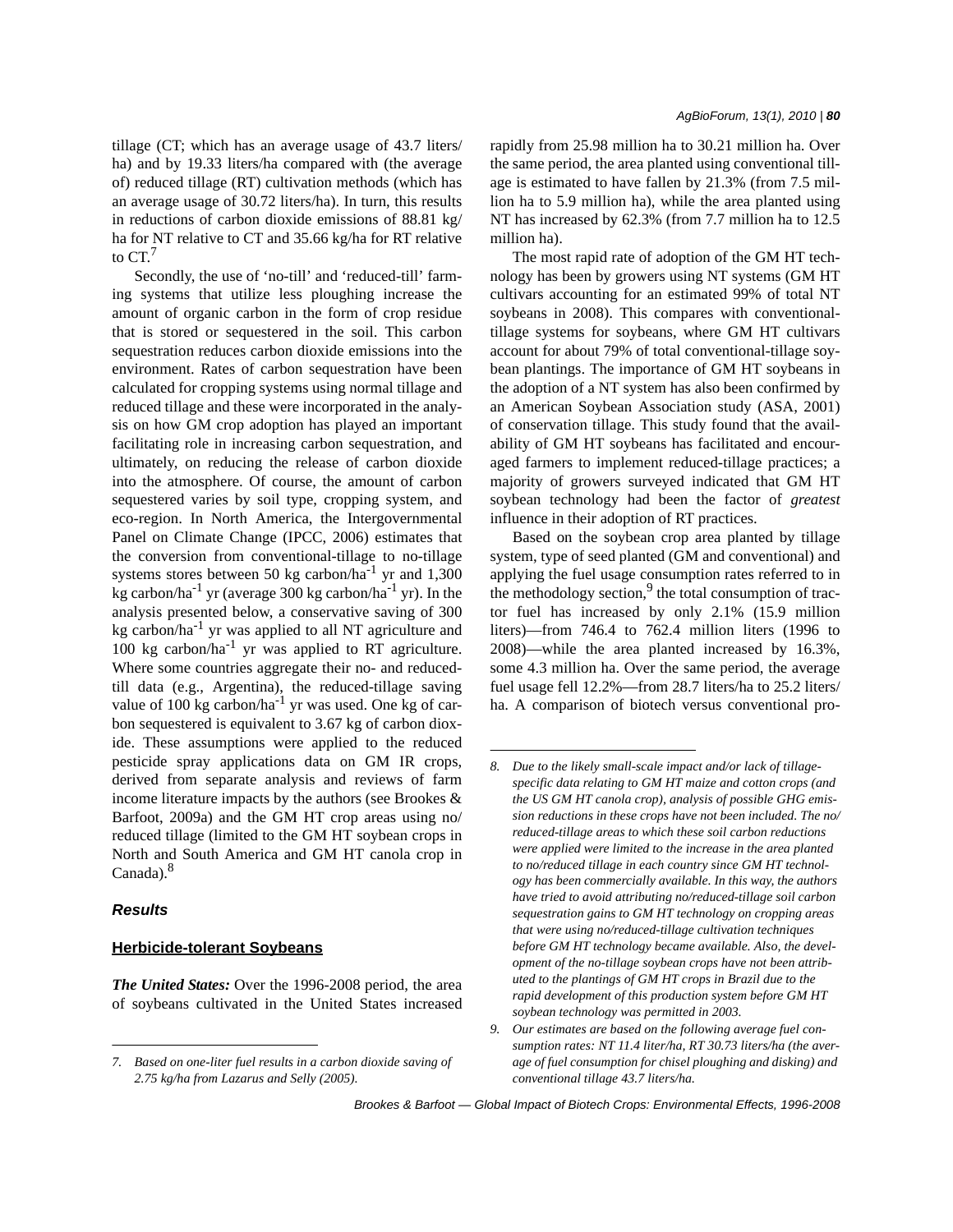| Table 3. US soybeans: Permanent reduction in tractor fuel consumption and CO $_2$ emissions 1996-2008. |  |  |
|--------------------------------------------------------------------------------------------------------|--|--|
|--------------------------------------------------------------------------------------------------------|--|--|

|       | Annual reduction based on<br>1996 average (liters/ha) | Crop area<br>(million ha) | <b>Total fuel saving</b><br>(million liters) | <b>Carbon dioxide</b><br>(million kg) |
|-------|-------------------------------------------------------|---------------------------|----------------------------------------------|---------------------------------------|
| 1996  | 0.0                                                   | 26.0                      | 0.0                                          | 0.00                                  |
| 1997  | 0.5                                                   | 28.3                      | 13.7                                         | 37.71                                 |
| 1998  | 1.0                                                   | 29.1                      | 28.2                                         | 77.60                                 |
| 1999  | 1.0                                                   | 29.8                      | 30.8                                         | 84.73                                 |
| 2000  | 1.1                                                   | 30.1                      | 33.1                                         | 90.95                                 |
| 2001  | 1.4                                                   | 30.0                      | 41.7                                         | 114.63                                |
| 2002  | 1.7                                                   | 29.5                      | 49.7                                         | 136.70                                |
| 2003  | 2.3                                                   | 29.7                      | 67.5                                         | 185.52                                |
| 2004  | 2.9                                                   | 30.3                      | 86.6                                         | 238.05                                |
| 2005  | 4.2                                                   | 28.9                      | 120.4                                        | 331.18                                |
| 2006  | 5.5                                                   | 30.6                      | 167.5                                        | 460.67                                |
| 2007  | 3.5                                                   | 25.8                      | 90.0                                         | 247.40                                |
| 2008  | 3.5                                                   | 30.2                      | 105.5                                        | 290.20                                |
| Total |                                                       |                           | 834.7                                        | 2,295.3                               |

*Assumption: Baseline fuel usage is the 1996 level of 28.7 liters/ha.*

|                 | Table 4. US soybeans: Potential soil carbon sequestration |  |
|-----------------|-----------------------------------------------------------|--|
| (1996 to 2008). |                                                           |  |

|      | <b>Total carbon sequestered</b><br>(million kg) | Average<br>(kg carbon/ha) |
|------|-------------------------------------------------|---------------------------|
| 1996 | 2,640.96                                        | 101.7                     |
| 1997 | 3,061.99                                        | 108.1                     |
| 1998 | 3,337.46                                        | 114.5                     |
| 1999 | 3,431.70                                        | 115.0                     |
| 2000 | 3.482.75                                        | 115.5                     |
| 2001 | 3,569.75                                        | 119.0                     |
| 2002 | 3,619.85                                        | 122.5                     |
| 2003 | 3.855.54                                        | 129.8                     |
| 2004 | 4,148.86                                        | 137.0                     |
| 2005 | 4,432.87                                        | 153.5                     |
| 2006 | 5,194.42                                        | 170.0                     |
| 2007 | 3,707.41                                        | 144.0                     |
| 2008 | 4,348.85                                        | 144.0                     |

duction systems shows that in 2008, the average tillage fuel consumption on the biotech planted area was 24.3 liters/ha compared to 36.5 liters/ha for the conventional crop (primarily because of differences in the share of NT plantings).

The cumulative permanent reduction in tillage fuel use in US soybeans is summarized in Table 3. This amounted to a reduction in tillage fuel usage of 834.7 million liters, which equates to a reduction in carbon dioxide emission of 2,295.3 million kg.

Based on the crop area planted by tillage system and type of seed planted (biotech and conventional) and using estimates of the soil carbon sequestered by tillage system for corn and soybeans in continuous rotation (the NT system is assumed to store 300 kg of carbon/ha/year, the RT system assumed to *store* 100 kg carbon/ha/year, and the CT system assumed to *release* 100 kg carbon/ ha/year),<sup>10</sup> our estimates of total soil carbon sequestered are (Table 4):

- an increase of 1,707.9 million kg carbon/year (from  $2,641$  million kg in 1996 to  $4,349$  million kg carbon/year in 2008 due to increases in both crop area planted and the NT soybean area);
- the average level of carbon sequestered per ha increased by 42.3 kg carbon/ha/year (from 101.7 to 144 kg carbon/ha/year).

Cumulatively, since 1996 the increase in soil carbon due to the increase in NT and RT in US soybean production systems has been 10,370 million kg of carbon which, in terms of carbon dioxide emission equates to a saving of 38,057 million kg of carbon dioxide that would otherwise have been released into the atmosphere (Table 5). This estimate does not, however, take into consideration the potential loss in carbon sequestration that arises when some farmers return to conventional

*<sup>10.</sup> The actual rate of soil carbon sequestered by tillage system is, however dependent upon soil type, soil organic content, quantity, and type of crop residue, so these estimates are indicative averages.*

*Brookes & Barfoot — Global Impact of Biotech Crops: Environmental Effects, 1996-2008*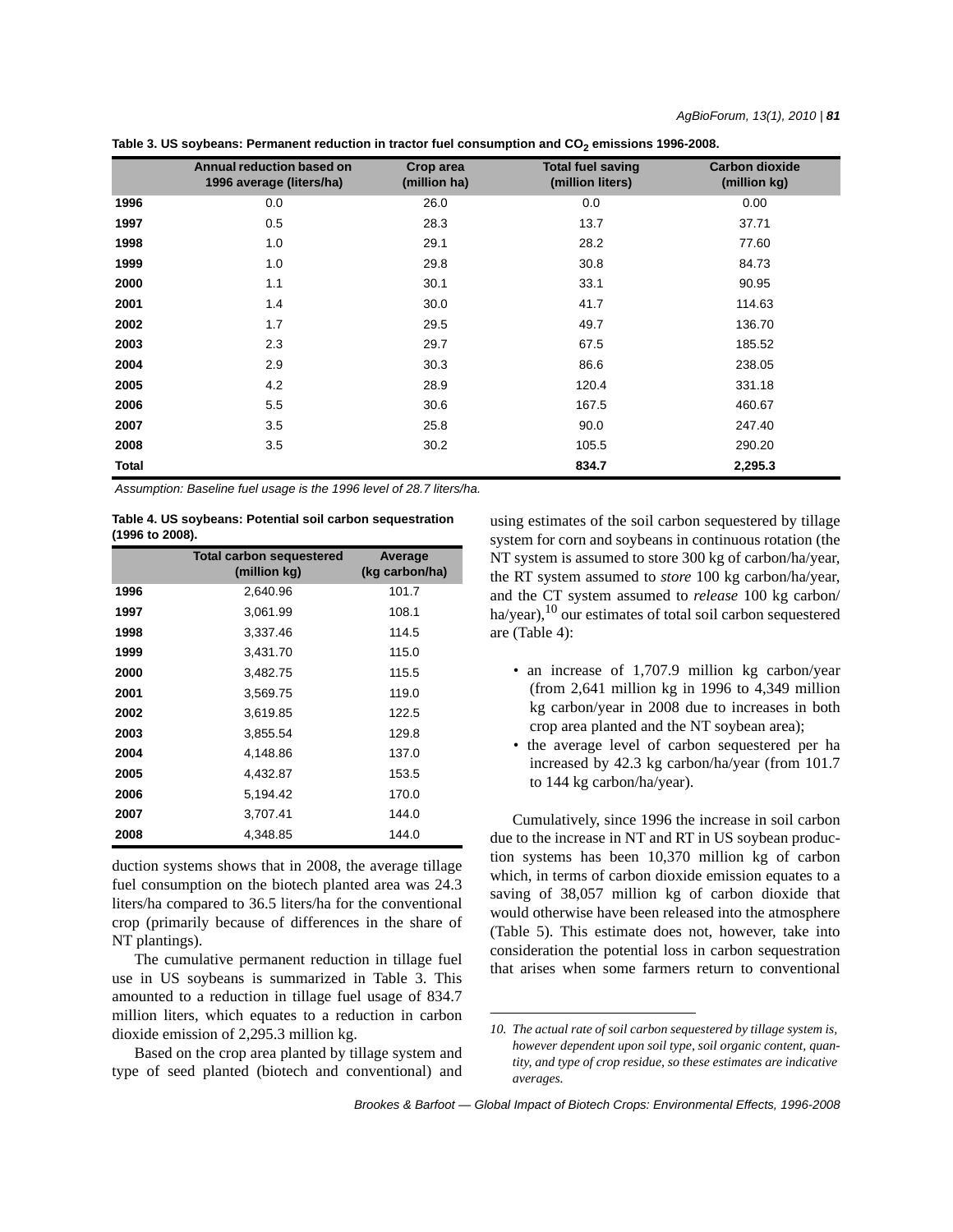|       | Annual increase in carbon sequestered<br>based on 1996 average (kg carbon/ha) | Crop area<br>(million ha) | <b>Total carbon sequestered</b><br>(million kg) | <b>Carbon dioxide</b><br>(million kg) |
|-------|-------------------------------------------------------------------------------|---------------------------|-------------------------------------------------|---------------------------------------|
| 1996  | 0.0                                                                           | 26.0                      | 0.00                                            | 0.00                                  |
| 1997  | 6.4                                                                           | 28.3                      | 181.93                                          | 667.69                                |
| 1998  | 12.8                                                                          | 29.1                      | 374.36                                          | 1,373.89                              |
| 1999  | 13.4                                                                          | 29.8                      | 398.45                                          | 1,462.32                              |
| 2000  | 13.9                                                                          | 30.1                      | 417.99                                          | 1,534.01                              |
| 2001  | 17.4                                                                          | 30.0                      | 521.04                                          | 1,912.23                              |
| 2002  | 20.9                                                                          | 29.5                      | 616.89                                          | 2,264.00                              |
| 2003  | 28.1                                                                          | 29.7                      | 835.71                                          | 3,067.05                              |
| 2004  | 35.4                                                                          | 30.3                      | 1,071.19                                        | 3,931.26                              |
| 2005  | 51.8                                                                          | 28.9                      | 1,497.10                                        | 5,494.36                              |
| 2006  | 68.3                                                                          | 30.6                      | 2,087.44                                        | 7,660.89                              |
| 2007  | 42.3                                                                          | 25.8                      | 1,089.62                                        | 3,998.89                              |
| 2008  | 42.3                                                                          | 30.2                      | 1,278.14                                        | 4,690.77                              |
| Total |                                                                               |                           | 10,369.86                                       | 38,057.37                             |

| Table 5. US soybeans: Potential additional soil carbon sequestration attributable to NT/RT systems (1996 to 2008). |  |  |  |
|--------------------------------------------------------------------------------------------------------------------|--|--|--|
|--------------------------------------------------------------------------------------------------------------------|--|--|--|

*Assumption: Carbon sequestration remains at the 1996 level of 101.7 kg carbon/ha/year.*

| Table 6. Argentine soybeans: Permanent reduction in tractor fuel consumption and reduction in CO <sub>2</sub> emissions. |  |  |
|--------------------------------------------------------------------------------------------------------------------------|--|--|
|--------------------------------------------------------------------------------------------------------------------------|--|--|

|              | Annual reduction based on 1996 average<br>of 35.8 (I/ha) | Crop area<br>(million ha) | <b>Total fuel saving</b><br>million liters | <b>Carbon dioxide</b><br>(million kg) |
|--------------|----------------------------------------------------------|---------------------------|--------------------------------------------|---------------------------------------|
| 1996         | 0.0                                                      | 5.9                       | 0.0                                        | 0.00                                  |
| 1997         | 1.1                                                      | 6.4                       | 7.2                                        | 19.90                                 |
| 1998         | 3.4                                                      | 7.0                       | 23.6                                       | 64.93                                 |
| 1999         | 7.9                                                      | 8.2                       | 64.8                                       | 178.21                                |
| 2000         | 10.2                                                     | 10.6                      | 107.8                                      | 296.59                                |
| 2001         | 10.2                                                     | 11.5                      | 117.1                                      | 322.12                                |
| 2002         | 11.3                                                     | 13.0                      | 146.7                                      | 403.50                                |
| 2003         | 11.3                                                     | 13.5                      | 152.8                                      | 420.16                                |
| 2004         | 11.3                                                     | 14.3                      | 162.3                                      | 446.46                                |
| 2005         | 12.4                                                     | 15.2                      | 189.2                                      | 520.38                                |
| 2006         | 13.4                                                     | 16.2                      | 215.7                                      | 593.11                                |
| 2007         | 13.4                                                     | 16.6                      | 221.5                                      | 609.10                                |
| 2008         | 13.4                                                     | 17.0                      | 227.0                                      | 624.33                                |
| <b>Total</b> |                                                          |                           | 1,635.7                                    | 4,498.79                              |

*Note: Based on 21.07 liters/ha for NT and RT and 43.7 liters/ha for CT.*

tillage and therefore should be treated as a maximum potential rather than an achieved level.

*Argentina:* Since 1996, the area planted to soybeans in Argentina has increased by 188% (from 5.9 to 17 million ha). Over the same period, the area planted using NT and RT practices also increased by an estimated 672%, from 2.07 to 15.98 million ha, while the area planted using CT decreased 73%, from 3.8 to 1.02 million ha.

As in the United States, a key driver for the growth in NT soybean production has been the availability of GM HT soybean cultivars, which, in 2008, accounted for 97.8% of the total Argentine soybean area.

Between 1996 and 2008 total fuel consumption associated with soybean cultivation increased by an estimated 169.6 million liters (80.2%), from 211.6 to 381.2 million liters/year. However, during this period the average quantity of fuel used per ha fell 37.34% from 35.8 to 22.4 liters/ha, due predominantly to the widespread use of GM HT soybean cultivars and NT/RT systems. If the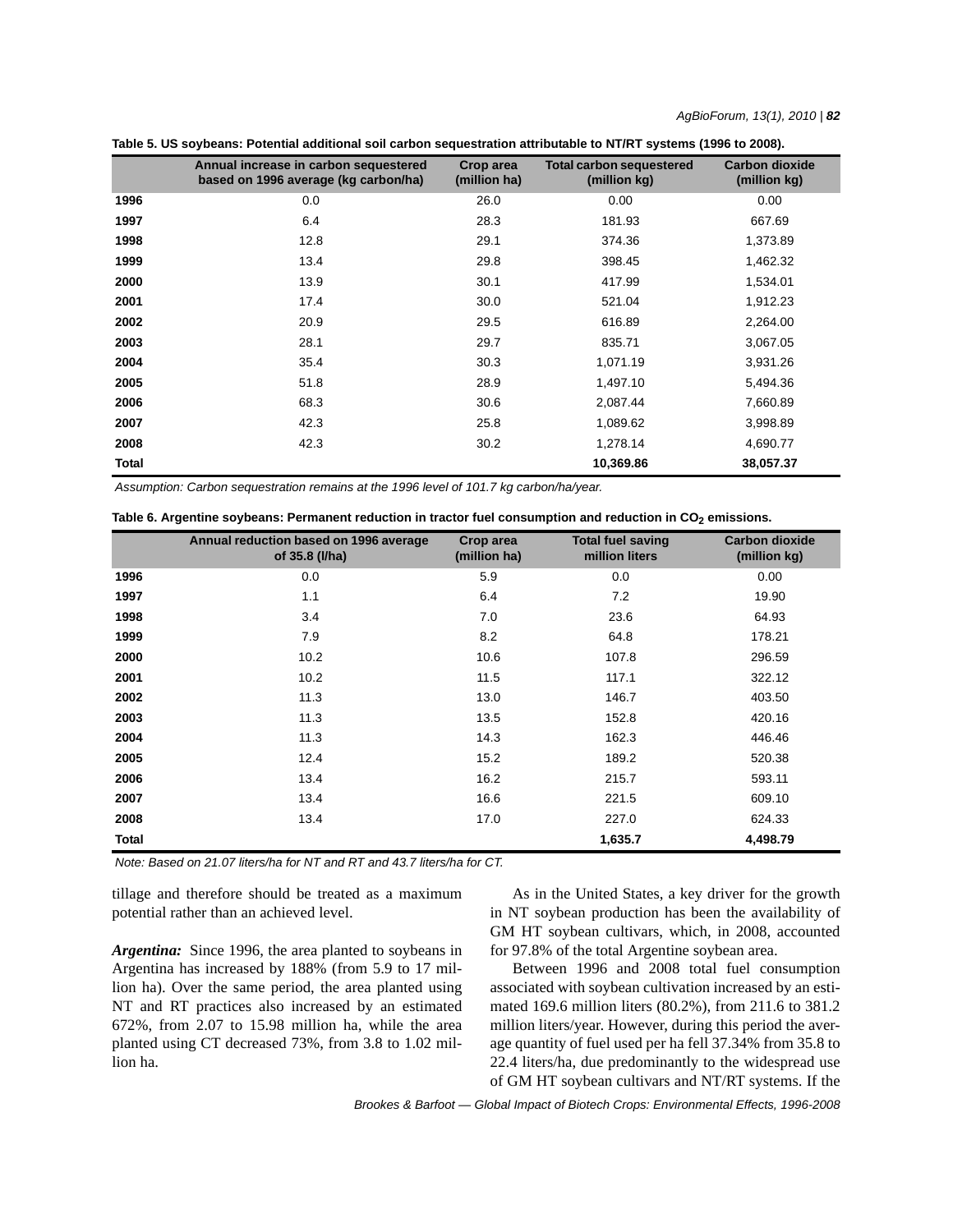| Table 7. Argentine soybeans: Potential additional soil carbon sequestration (1996 to 2008). |  |
|---------------------------------------------------------------------------------------------|--|
|---------------------------------------------------------------------------------------------|--|

|       | Annual increase in carbon sequestered<br>based on 1996 average (kg carbon/ha) | Crop area<br>(million ha) | <b>Total carbon sequestered</b><br>(million kg) | <b>Carbon dioxide</b><br>(million kg) |
|-------|-------------------------------------------------------------------------------|---------------------------|-------------------------------------------------|---------------------------------------|
| 1996  | 0.0                                                                           | 5.9                       | 0.0                                             | 0.00                                  |
| 1997  | $-0.9$                                                                        | 6.4                       | $-5.9$                                          | $-21.57$                              |
| 1998  | 12.8                                                                          | 7.0                       | 89.1                                            | 327.00                                |
| 1999  | 52.8                                                                          | 8.2                       | 432.0                                           | 1,585.47                              |
| 2000  | 72.8                                                                          | 10.6                      | 771.0                                           | 2,829.42                              |
| 2001  | 72.8                                                                          | 11.5                      | 837.3                                           | 3,073.07                              |
| 2002  | 82.8                                                                          | 13.0                      | 1,073.6                                         | 3,940.24                              |
| 2003  | 82.8                                                                          | 13.5                      | 1,118.0                                         | 4,102.96                              |
| 2004  | 82.8                                                                          | 14.3                      | 1,187.9                                         | 4,359.75                              |
| 2005  | 92.8                                                                          | 15.2                      | 1,410.8                                         | 5,177.47                              |
| 2006  | 100.8                                                                         | 16.2                      | 1,628.1                                         | 5,975.23                              |
| 2007  | 100.8                                                                         | 16.6                      | 1,672.0                                         | 6,136.31                              |
| 2008  | 100.8                                                                         | 17.0                      | 1,713.8                                         | 6,289.71                              |
| Total |                                                                               |                           | 11,927.7                                        | 43,775.07                             |

*Assumption: NT = +150 kg carbon/ha/yr; CT = -100 kg carbon/ha/yr.*

proportion of NT/RT soybeans in 2008 (applicable to the total 2008 area planted) had remained at the 1996 level, an additional 1,635.9 million liters of fuel would have been used. At this level of fuel usage, an additional 4,498.79 million kg of carbon dioxide would have otherwise been released into the atmosphere (Table 6).

Applying a conservative estimate of soil carbon retention of 150 kg/carbon/ha/yr for NT/RT soybean cropping in Argentina (tillage data in Argentina does not differentiate between NT and RT), a cumulative total of 11,927.8 million kg of carbon—which equates to a saving of 43,775.1 million kg of carbon dioxide—has been retained in the soil that would otherwise have been released into the atmosphere (Table 7).

*Paraguay and Uruguay:* NT/RT systems have also become important in soybean production in both Paraguay and Uruguay, where the majority of production in both countries are reported by industry sources to use NT/RT systems.

Using the findings and assumptions applied to Argentina (see above), the savings in fuel consumption for soybean production between 1996 and 2008 (associated with changes in NT/RT systems, the adoption of GM HT technology and comparing the proportion of NT/RT soybeans in 2008 relative to the 1996 level) has possibly amounted to 195.9 million liters. At this level of fuel saving, the reduction in the level of carbon dioxide released into the atmosphere has probably been 538.7 million kg. Applying the same rate of soil carbon retention for NT/RT soybeans as Argentina, the cumulative increase in soil carbon since 1996—due to the increase in NT/RT in Paraguay and Uruguay soybean production systems—has been 2,163.2 million kg of carbon. In terms of carbon dioxide emission, this equates to a saving of 7,938.94 million kg of carbon dioxide that may otherwise have been released into the atmosphere.

### **Herbicide-tolerant Canola**

The analysis presented below relates to Canada only and does not include the US GM HT canola crop. This reflects the lack of information about the level of NT/RT in the US canola crop. Also, the area devoted to GM HT canola in the United States is relatively small by comparison to the corresponding area in Canada (0.39 million ha in the United States in 2008 compared to 5.4 million ha in Canada).

Since 1996 the cumulative permanent reduction in tillage fuel use in Canadian canola is estimated at 347.5 million liters, which equates to reduction in carbon dioxide emission of 955.39 million kg (Table 8).

In terms of the increase in soil carbon associated with the increase in NT and RT in Canadian canola production, the estimated values are summarized in Table 9. The cumulative increase in soil carbon equals 3,227 million kg of carbon, which in terms of carbon dioxide emission equates to a saving of 11,842 million kg of carbon dioxide that would otherwise have been released into the atmosphere.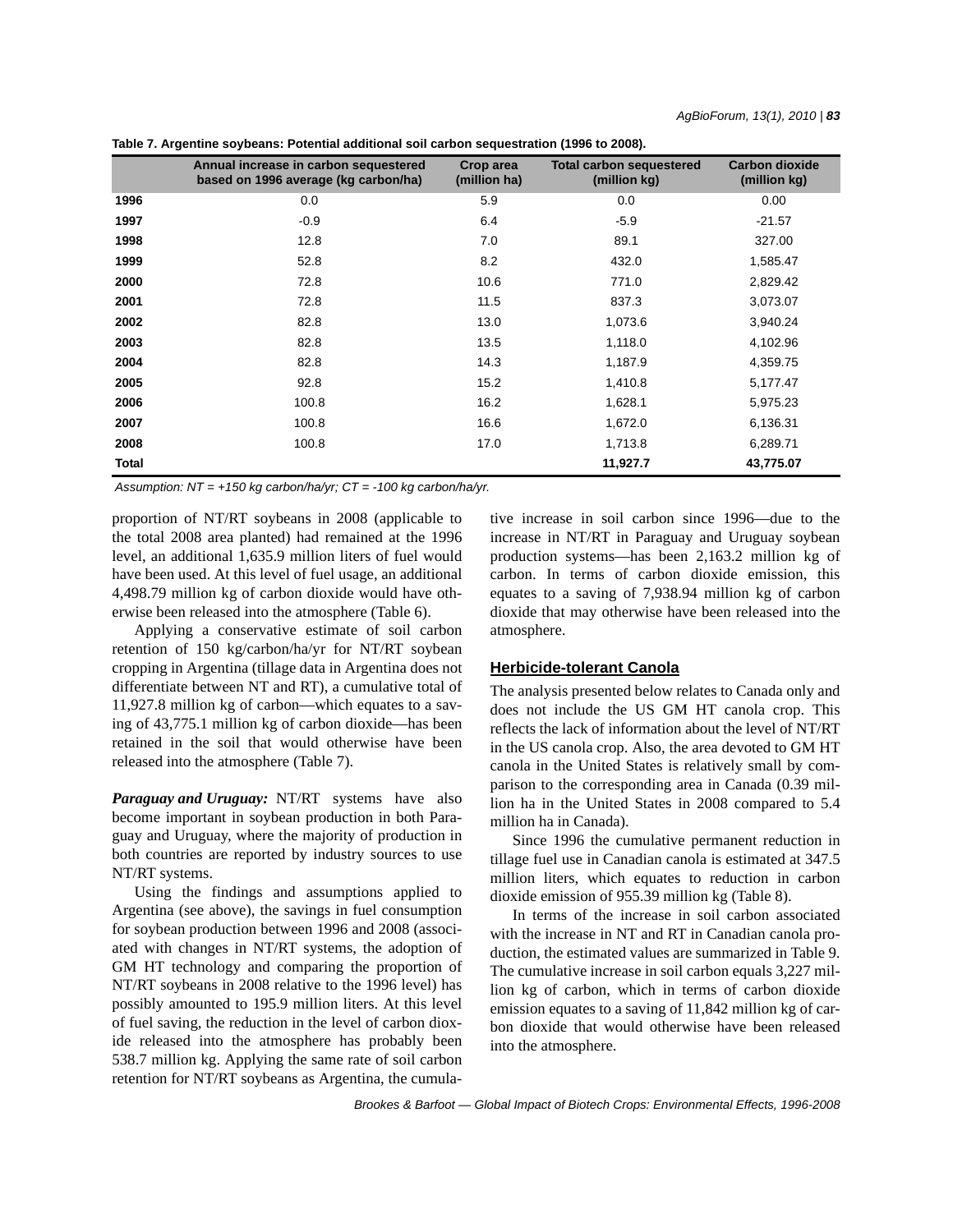|       | <b>Annual reduction based on</b><br>1996 average 35.6 (I/ha) | Crop area<br>(million ha) | <b>Total fuel saving</b><br>(million liters) | <b>Carbon dioxide</b><br>(million kg) |
|-------|--------------------------------------------------------------|---------------------------|----------------------------------------------|---------------------------------------|
| 1996  | 0.0                                                          | 3.5                       | 0.0                                          | 0.00                                  |
| 1997  | 1.6                                                          | 4.9                       | 7.9                                          | 21.63                                 |
| 1998  | 1.6                                                          | 5.4                       | 8.8                                          | 24.11                                 |
| 1999  | 1.6                                                          | 5.6                       | 9.0                                          | 24.71                                 |
| 2000  | 1.6                                                          | 4.9                       | 7.8                                          | 21.58                                 |
| 2001  | 3.2                                                          | 3.8                       | 12.2                                         | 33.62                                 |
| 2002  | 4.8                                                          | 3.3                       | 15.8                                         | 43.46                                 |
| 2003  | 6.5                                                          | 4.7                       | 30.3                                         | 83.30                                 |
| 2004  | 8.1                                                          | 4.9                       | 39.9                                         | 109.68                                |
| 2005  | 8.1                                                          | 5.5                       | 44.3                                         | 121.93                                |
| 2006  | 9.7                                                          | 5.2                       | 50.8                                         | 139.59                                |
| 2007  | 9.7                                                          | 5.9                       | 57.3                                         | 157.51                                |
| 2008  | 10.3                                                         | 6.5                       | 63.4                                         | 174.27                                |
| Total |                                                              |                           | 347.5                                        | 955.39                                |

| Table 8. Canadian canola: Permanent reduction in tractor fuel consumption and CO <sub>2</sub> emissions 1996-2008. |
|--------------------------------------------------------------------------------------------------------------------|
|--------------------------------------------------------------------------------------------------------------------|

*Note: Fuel usage NT = 11.4 liters/ha; CT = 43.7 liters/ha.*

| Table 9. Canada canola: Potential additional soil carbon sequestration (1996 to 2008). |  |  |
|----------------------------------------------------------------------------------------|--|--|
|----------------------------------------------------------------------------------------|--|--|

|       | Annual increase in carbon sequestered<br>based on 1996 average (kg carbon/ha) | Crop area<br>(million ha) | <b>Total carbon sequestered</b><br>(million kg) | <b>Carbon dioxide</b><br>(million kg) |
|-------|-------------------------------------------------------------------------------|---------------------------|-------------------------------------------------|---------------------------------------|
| 1996  | 0.0                                                                           | 3.5                       | 0.0                                             | 0.00                                  |
| 1997  | 15.0                                                                          | 4.9                       | 73.1                                            | 268.09                                |
| 1998  | 15.0                                                                          | 5.4                       | 81.4                                            | 298.86                                |
| 1999  | 15.0                                                                          | 5.6                       | 83.5                                            | 306.31                                |
| 2000  | 15.0                                                                          | 4.9                       | 72.9                                            | 267.50                                |
| 2001  | 30.0                                                                          | 3.8                       | 113.6                                           | 416.75                                |
| 2002  | 45.0                                                                          | 3.3                       | 146.8                                           | 538.67                                |
| 2003  | 60.0                                                                          | 4.7                       | 281.4                                           | 1,032.56                              |
| 2004  | 75.0                                                                          | 4.9                       | 370.4                                           | 1,359.46                              |
| 2005  | 75.0                                                                          | 5.5                       | 411.8                                           | 1,511.40                              |
| 2006  | 90.0                                                                          | 5.2                       | 471.4                                           | 1,730.21                              |
| 2007  | 90.0                                                                          | 5.9                       | 532.0                                           | 1,952.39                              |
| 2008  | 95.9                                                                          | 6.5                       | 588.6                                           | 2,160.16                              |
| Total |                                                                               |                           | 3,226.9                                         | 11,842.36                             |

*Note: NT/RT = +200 kg carbon/ha/yr; CT = -100 kg carbon/ha/yr.*

# **Herbicide-tolerant Cotton and Maize**

The contribution to reduced levels of carbon release arising from the adoption of GM HT maize and cotton is likely to have been marginal, and hence no assessments are presented. This conclusion is based on the following.

- Although the area of NT/RT cotton has increased significantly in countries such as the United States, it still only represented an estimated  $21\%$ <sup>11</sup> of the total cotton crop in 2007.
- As the soybean-maize rotation system is commonplace in the United States, the benefits of switching to a NT system have largely been examined above for soybeans.
- No significant changes to the average number of spray runs under a GM HT production system rel-

*11. Source: Conservation Technology Information Center, National Crop Residue, Management Survey (2007a, 2007b).*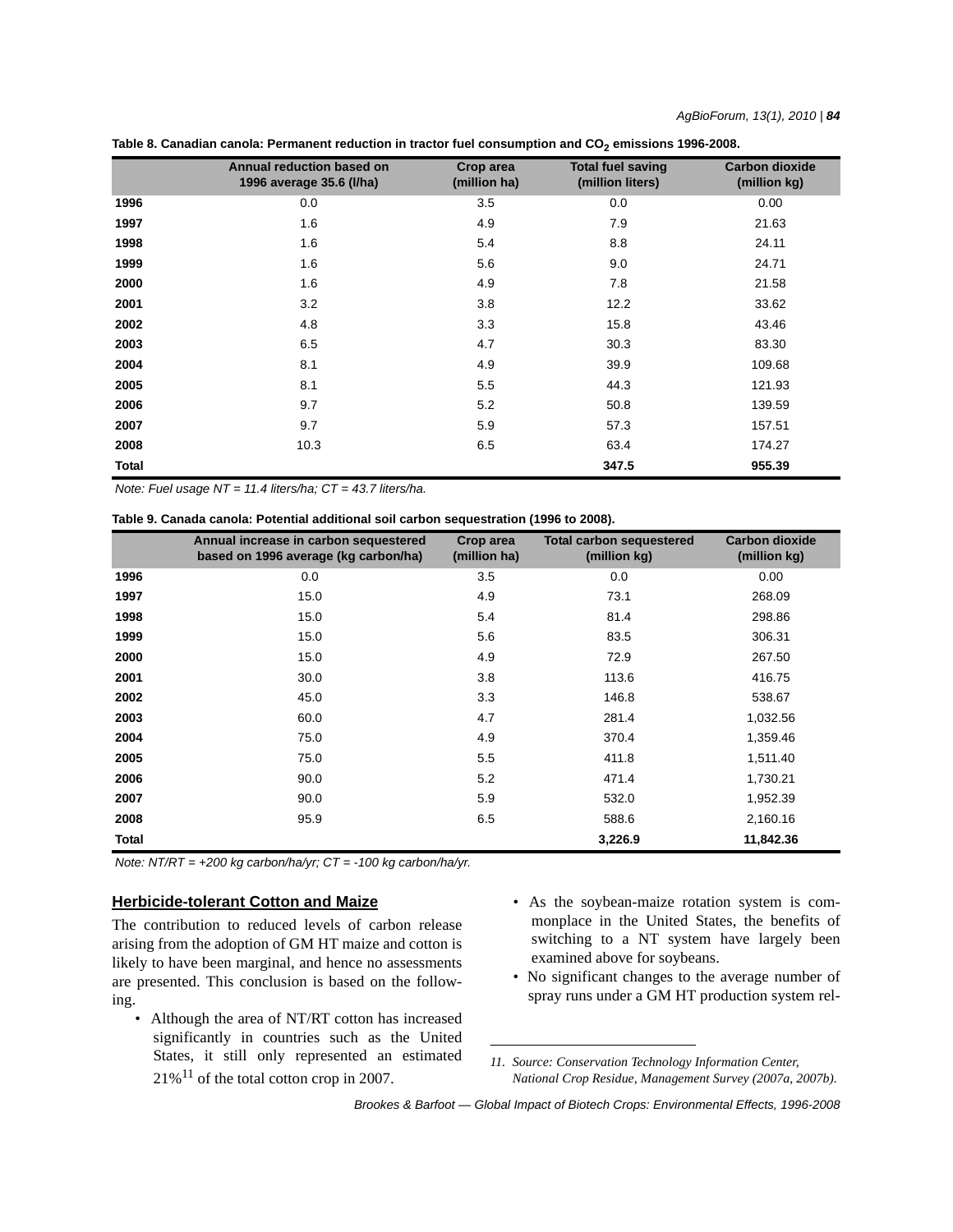Table 10. Permanent reduction in global tractor fuel consumption and CO<sub>2</sub> emissions resulting from the cultivation of GM IR **cotton 1996-2008.**

|       | Total cotton area in GM IR growing<br>countries excluding India and China<br>(million ha) | <b>GM IR area</b><br>(million ha)<br>excluding India<br>and China | Total spray runs<br>saved<br>(million ha) | <b>Fuel saving</b><br>(million liters) | <b>CO2</b> emissions<br>saved<br>(million kg) |
|-------|-------------------------------------------------------------------------------------------|-------------------------------------------------------------------|-------------------------------------------|----------------------------------------|-----------------------------------------------|
| 1996  | 7.49                                                                                      | 0.86                                                              | 3.45                                      | 3.60                                   | 9.91                                          |
| 1997  | 7.09                                                                                      | 0.92                                                              | 3.67                                      | 3.84                                   | 10.56                                         |
| 1998  | 7.24                                                                                      | 1.05                                                              | 4.20                                      | 4.39                                   | 12.08                                         |
| 1999  | 7.46                                                                                      | 2.11                                                              | 8.44                                      | 8.82                                   | 24.25                                         |
| 2000  | 7.34                                                                                      | 2.43                                                              | 9.72                                      | 10.16                                  | 27.94                                         |
| 2001  | 7.29                                                                                      | 2.55                                                              | 10.19                                     | 10.65                                  | 29.28                                         |
| 2002  | 6.36                                                                                      | 2.18                                                              | 8.71                                      | 9.10                                   | 25.04                                         |
| 2003  | 5.34                                                                                      | 2.19                                                              | 8.74                                      | 9.14                                   | 25.13                                         |
| 2004  | 6.03                                                                                      | 2.80                                                              | 11.20                                     | 11.70                                  | 32.18                                         |
| 2005  | 6.34                                                                                      | 3.22                                                              | 12.88                                     | 13.46                                  | 37.02                                         |
| 2006  | 7.90                                                                                      | 3.94                                                              | 15.75                                     | 16.46                                  | 45.27                                         |
| 2007  | 6.07                                                                                      | 3.25                                                              | 13.00                                     | 13.59                                  | 37.37                                         |
| 2008  | 4.99                                                                                      | 2.41                                                              | 9.65                                      | 10.08                                  | 27.72                                         |
| Total |                                                                                           |                                                                   | 119.60                                    | 124.99                                 | 343.75                                        |

*Note: Assumptions: 4 tractor passes per ha; 1.045 liters/ha of fuel per insecticide application.*

ative to a conventional production system have been reported.

### **Insect-resistant Maize**

### **Insect-resistant Cotton**

The cultivation of GM IR cotton has resulted in a significant reduction in the number of insecticide spray applications (e.g., Gianessi & Carpenter, 1999). During the period 1996 to 2008, the global cotton area planted with GM IR cultivars (excluding China and India) $12$  has increased from 0.86 million ha to 3.94 million ha in 2006 before falling back to 2.41 million ha in  $2008$ .<sup>13</sup> Based on a conservative estimate of four fewer insecticide sprays being required for the cultivation of GM IR cotton relative to conventional cotton and applying this to the global area (excluding China and India) of GM IR cotton over the period 1996-2008 suggests that there has been a reduction of 119.6 million ha of cotton being sprayed. The cumulative saving in tractor fuel consumption has been 124.99 million liters. This represents a permanent reduction in carbon dioxide emissions of 344 million kg (Table 10).

No analysis of the possible contribution to reduced level of carbon sequestration from the adoption of GM IR maize (via fewer insecticide spray runs) and the adoption of corn rootworm (CRW) resistant maize is presented. This is because the impact of using these technologies on carbon sequestration is likely to have been small for the following reasons.

- In some countries (e.g., Argentina), insecticide use for the control of pests such as the corn borer has traditionally been negligible.
- Even in countries where insecticide use for the control of corn-boring pests has been practiced (e.g., the United States), the share of the total crop treated has been fairly low (under 10% of the crop) and varies by region and year according to pest pressure.
- Nominal application savings have occurred in relation to the adoption of GM CRW maize where more than 13.7 million ha were planted in 2008. The adoption of the GM CRW may become increasingly important with wider adoption of NT cultivation systems due to the potential increase in soil-borne pests.

*<sup>12.</sup> These are excluded because all spraying in these two countries is assumed to be undertaken by hand.*

*<sup>13.</sup> This is in line with the general fall in total cotton plantings.*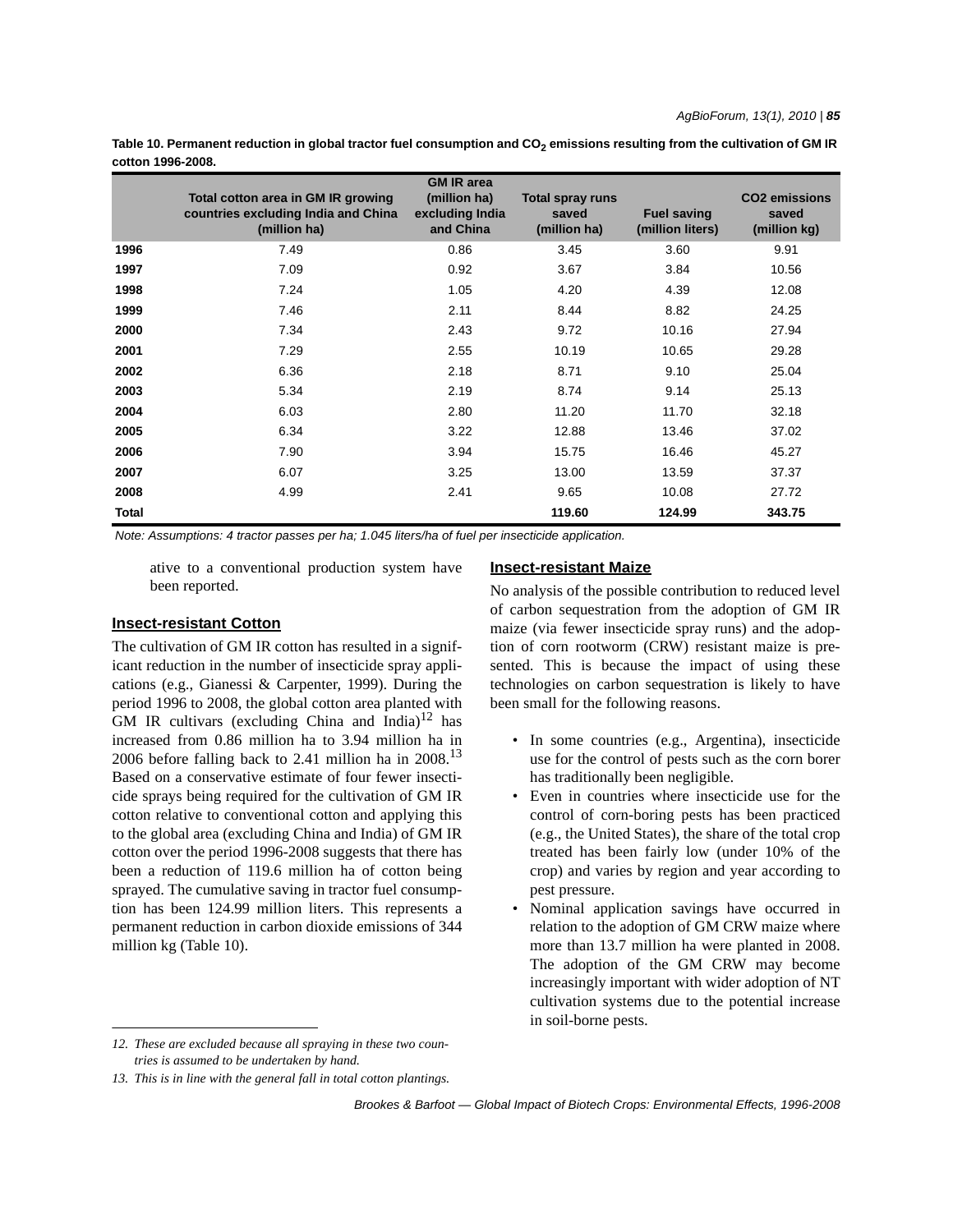| <b>Crop/trait/country</b>                 | <b>Permanent fuel saving</b><br>(million liters) | <b>Potential additional carbon</b><br>dioxide saving from fuel saving<br>(million kg) | Potential additional carbon dioxide<br>saving from soil carbon sequestration<br>(million kg) |
|-------------------------------------------|--------------------------------------------------|---------------------------------------------------------------------------------------|----------------------------------------------------------------------------------------------|
| US: GM HT soybeans                        | 835                                              | 2.295                                                                                 | 38.057                                                                                       |
| <b>Argentina: GM HT</b><br>soybeans       | 1.636                                            | 4.499                                                                                 | 43.775                                                                                       |
| <b>Other countries: GM HT</b><br>soybeans | 196                                              | 539                                                                                   | 7.939                                                                                        |
| Canada: GM HT canola                      | 347                                              | 955                                                                                   | 11.842                                                                                       |
| <b>Global GM IR cotton</b>                | 125                                              | 344                                                                                   | 0                                                                                            |
| <b>Total</b>                              | 3.139                                            | 8,632                                                                                 | 101.613                                                                                      |

**Table 11. Summary of carbon sequestration impact 1996-2008.**

*Note: Other countries: GM HT soybeans Paraguay and Uruguay (applying US carbon sequestration assumptions). Brazil not included because of NT/RT adoption largely in the absence of GM HT technology.*

# **Discussion and Conclusions**

The analysis of pesticide use changes arising from the adoption of biotech crops shows that there have been important environmental benefits, amounting to 352 million kg less pesticide use by growers (an 8.4% reduction in the amount of active ingredient applied). As weight of active ingredient applied is a fairly crude measure of environmental impact, the analysis considered impacts using an alternative (more rounded) measure, known as the EIQ. Based on this, the environmental benefits have been more significant at a 16.3% reduction in the environmental impact associated with insecticide and herbicide use on the global crop area planted to biotech traits (1996-2008). The most significant environmental benefits derived have been associated with the adoption of GM IR cotton, which has resulted in a substantial reduction in insecticide applications on cotton. There have also been important environmental gains associated with the adoption of GM HT technology, which has seen a switch to the use of more environmentally benign active ingredients.

The analysis also shows that biotechnology trait adoption has made important contributions to reducing GHG emissions associated with cropping agriculture, and a summary of the total carbon sequestration impact of GM crops is presented in Table 11. This shows that the permanent savings in carbon dioxide emissions (arising from reduced fuel use of 3,137 million liters of fuel) since 1996 have been about 8,632 million kg and the additional amount of soil carbon sequestered since 1996 has been equivalent to 101,613 million tonnes of carbon dioxide that has not been released into the global atmosphere. $^{14}$  The reader should, however, note that these soil carbon savings are based on saving arising from the rapid adoption of NT/RT farming systems in North and South America for which the availability of GM HT technology has been cited by many farmers as an important facilitator. GM HT technology has therefore probably been an important contributor to this increase in soil carbon sequestration but is not the only factor of influence. Other influences, such as the availability of relatively cheap generic glyphosate (the real price of glyphosate fell threefold between 1995 and 2000 once patent protection for the product expired), have also been important, as illustrated by the rapid adoption of NT/RT production systems in the Brazilian soybean sector, largely in the absence of the GM HT technology.15 Cumulatively the amount of carbon sequestered may be higher than these estimates due to year-on-year benefits to soil quality; however, equally with only an estimated 15-25% of the crop area in continuous NT systems, it is likely that the total cumulative soil sequestration gains have been lower. Nevertheless, it is not possible to estimate cumulative soil sequestration gains that take into account reversions to conventional tillage because of the lack of detailed, disaggregated farm- and field-level tillage data for the

*<sup>14.</sup> These estimates are based on fairly conservative assumptions and therefore the true values could be higher. Also, some of the additional soil carbon sequestration gains from RT/NT systems may be lost if subsequent ploughing of the land occurs. Estimating the possible losses that may arise from subsequent ploughing would be complex and difficult to undertake. This factor should be taken into account when using the estimates presented in this section of the report.*

*<sup>15.</sup> The reader should note that the estimates of soil carbon sequestration savings presented do not include any for soybeans in Brazil because we have assumed that the increase in NT/RT area has not been primarily related to the availability of GM HT technology in Brazil.*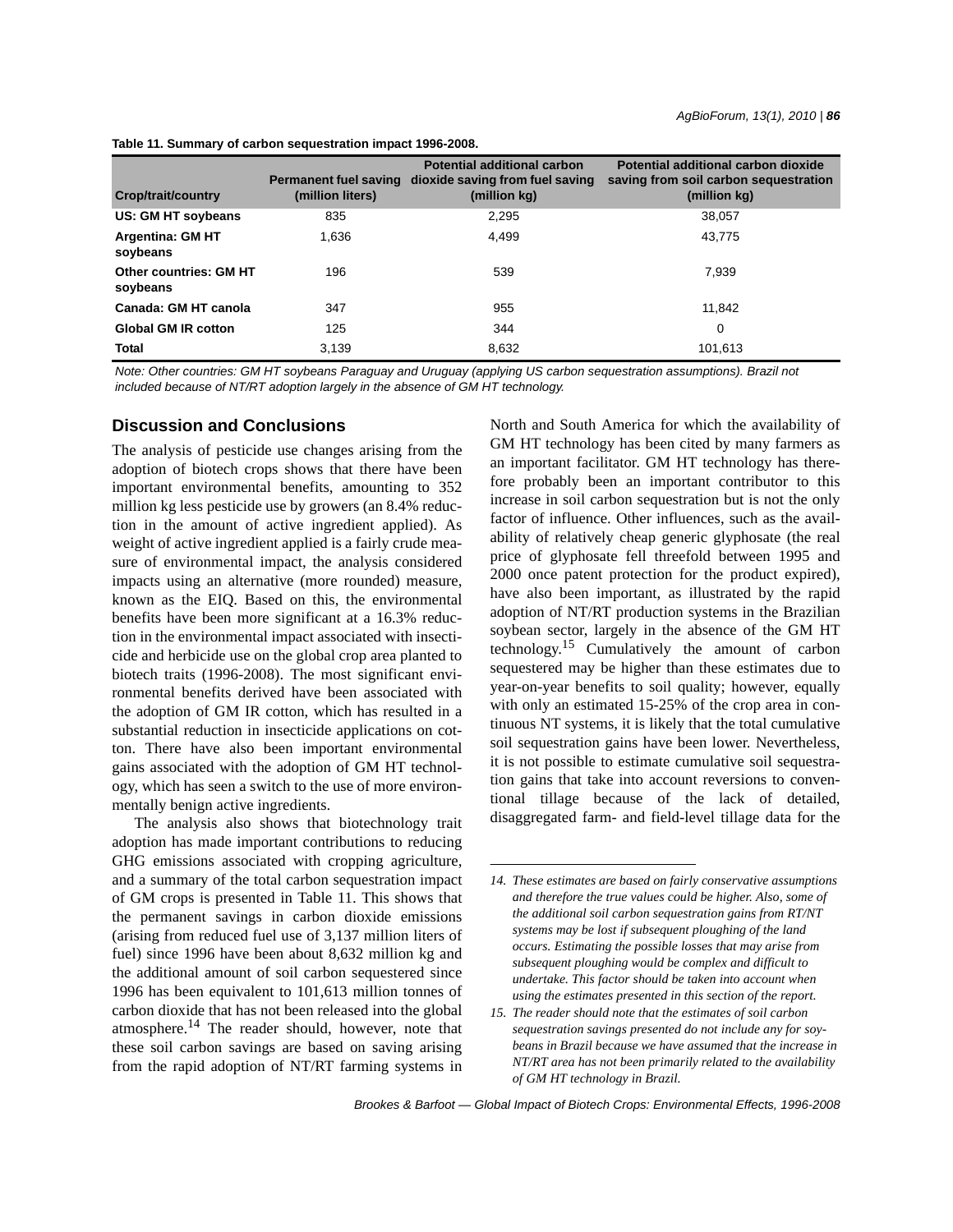|  |  |  | Table 12. Context of carbon sequestration impact 2008: Car equivalents. |  |  |  |
|--|--|--|-------------------------------------------------------------------------|--|--|--|
|--|--|--|-------------------------------------------------------------------------|--|--|--|

| <b>Crop/trait/country</b>                 | <b>Permanent carbon</b><br>dioxide savings<br>arising from reduced<br>fuel use (million kg of<br>carbon dioxide) | Average family car<br>equivalents removed<br>from the road for a year<br>from the permanent<br>fuel savings | <b>Potential additional</b><br>soil carbon<br>sequestration<br>savings (million kg)<br>of carbon dioxide) | Average family car<br>equivalents removed from the<br>road for a year from the<br>potential additional soil<br>carbon sequestration |
|-------------------------------------------|------------------------------------------------------------------------------------------------------------------|-------------------------------------------------------------------------------------------------------------|-----------------------------------------------------------------------------------------------------------|-------------------------------------------------------------------------------------------------------------------------------------|
| US: GM HT soybeans                        | 290                                                                                                              | 129                                                                                                         | 4,691                                                                                                     | 2,085                                                                                                                               |
| <b>Argentina: GM HT</b><br>soybeans       | 624                                                                                                              | 277                                                                                                         | 6,290                                                                                                     | 2,795                                                                                                                               |
| <b>Other countries: GM</b><br>HT soybeans | 82                                                                                                               | 37                                                                                                          | 1,214                                                                                                     | 539                                                                                                                                 |
| <b>Canada: GM HT</b><br>canola            | 179                                                                                                              | 80                                                                                                          | 2,223                                                                                                     | 988                                                                                                                                 |
| <b>Global GM IR cotton</b>                | 28                                                                                                               | 12                                                                                                          | 0                                                                                                         | 0                                                                                                                                   |
| <b>Total</b>                              | 1.205                                                                                                            | 534                                                                                                         | 14.417                                                                                                    | 6.408                                                                                                                               |

*Note: Assumption: An average family car produces 150 grams of carbon dioxide of km. A car does an average of 15,000 km/year and therefore produces 2,250 kg of carbon dioxide/year.*

1996-2008 period. Consequently, the estimate provided above of 101,613 million tonnes of carbon dioxide not released into the atmosphere should be treated with caution and clearly represents a potential maximum rather than a realized level.

Further examining the context of the carbon sequestration benefits, Table 12 shows the carbon dioxide equivalent savings associated with planting of biotech crops for the latest year (2008) in terms of the number of car-use equivalents. This shows that in 2008, the permanent carbon dioxide savings from reduced fuel use was the equivalent of removing nearly 0.534 million cars from the road for a year, and the additional soil carbon sequestration gains were equivalent to removing nearly 6.4 million cars from the roads. In total, biotech croprelated carbon dioxide emission savings in 2008 were equal to the removal from the roads of nearly 6.9 million cars, equal to about 26% of all registered private cars in the United Kingdom.

The impacts identified in this article are, however, probably conservative, reflecting the limited availability of relevant data and conservative assumptions used. In addition, the analysis examines only a limited number of environmental indicators. As such, subsequent research of the environmental impact might usefully include additional environmental indicators such as impact on soil erosion.

### **References**

American Soybean Association. (2001). *Conservation tillage study*. St. Louis, MO: Author. Available on the World Wide Web at: http://soygrowers.com/ctstudy/ctstudy\_files/ frame.htm.

- Asia-Pacific Consortium on Agricultural Biotechnology (APCoAB). (2006). *Bt cotton in India: A status report*. New Delhi, India: ICRASTAT.
- Brimner, T.A., Gallivan, G.J., & Stephenson, G.R. (2004). Influence of herbicide-resistant canola on the environmental impact of weed management. *Pest Management Science*, *61*(1), 47-52.
- Brookes, G. (2003, July). *The farm level impact of using Bt maize in Spain*. Paper presented at the 6<sup>th</sup> International Consortium on Agricultural Biotechnology Research (ICABR) Conference, Ravello, Italy. Available on the World Wide Web: http:// www.pgeconomics.co.uk/pdf/bt\_maize\_in\_spain.pdf.
- Brookes, G. (2005). *The farm-level impact of herbicide-tolerant soybeans in Romania*. *AgBioForum*, *8*(4), 235-241. Available on the World Wide Web: http://www.agbioforum.org.
- Brookes, G. (2008). The benefits of adopting GM insect resistant (Bt) maize in the EU: First results from 1998-2006. *International Journal of Biotechnology*, *134*(3-4).
- Brookes, G., & Barfoot, P. (2006). *Global impact of biotech crops: Socio-economic and environmental effects 1996-2004*. *AgBio-Forum*, *8*(2&3), 187-196. Available on the World Wide Web: http://www.agbioforum.org.
- Brookes, G., & Barfoot, P. (2007). *Global impact of biotech crops: Socio-economic and environmental effects 1996-2005*. *AgBio-Forum*, *9*(3) 1-13. Available on the World Wide Web: http:// www.agbioforum.org.
- Brookes, G., & Barfoot, P. (2008). Global impact of biotech crops: Socio-economic and environmental effects 1996-2006. *AgBioForum*, *11*(1), 21-38. Available on the World Wide Web: http://www.agbioforum.org.
- Brookes, G., & Barfoot, P. (2009a). *Global impact of biotech crops: Income and production effects 1996-2007*. *AgBioForum*, *12*(2), 184-201. Available on the World Wide Web: http:/ /www.agbioforum.org.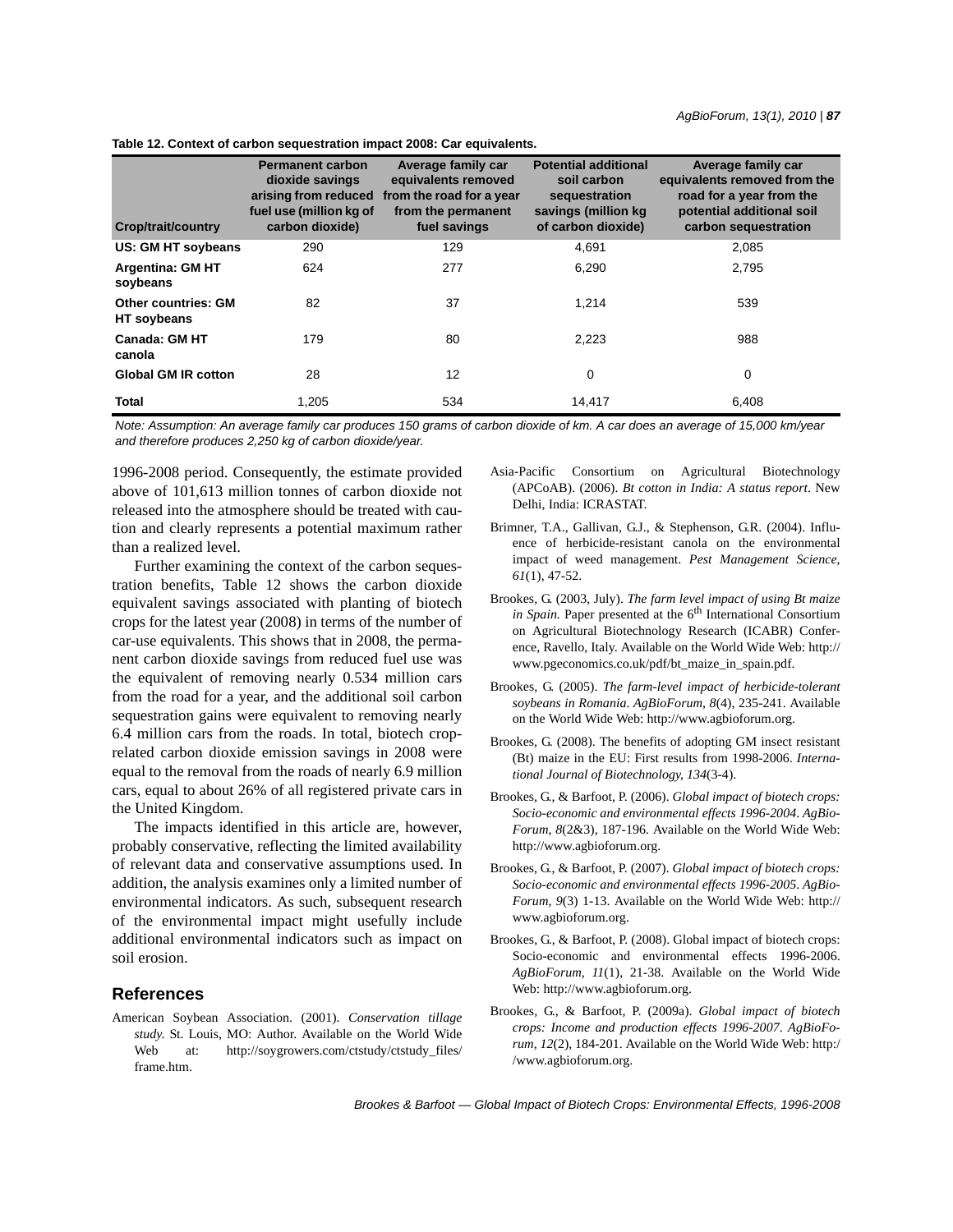#### *AgBioForum, 13(1), 2010 | 88*

- Brookes, G., & Barfoot, P. (2009b). *Global impact of biotech crops: Socio-economic and environmental effects 1996-2007*. *Outlooks on Pest Management*, *20*(6), 258-264.
- Canola Council of Canada. (2001). *An agronomic & economic assessment of transgenic canola*. Winnipeg: Author. Available on the World Wide Web: http://www.canola-council.org/ research\_transgenic.aspx.
- Carpenter, J., & Gianessi, L. (2002). *Agricultural biotechnology: Updated benefit estimates*. Washington, DC: National Center for Food and Agriculture Policy (NCFAP). Available on the World Wide Web: http://www.ncfap.org/reports/biotech/ updatedbenefits.pdf.
- Commonwealth Scientific and Industrial Research Organisation (CSIRO). (2005). *The cotton consultants Australia 2005 Bollgard II comparison report*. Collingwood, Australia: Author.
- Conservation Technology Information Center (CTIC). (2002). *Conservation tillage and plant biotechnology: How new technologies can improve the environment by reducing the need to plow*. West Lafayette, IN: CTIC. Available on the World Wide Web: http://www.ctic.purdue.edu/CTIC/BiotechPaper.pdf.
- CTIC. (2007a). *2006 crop residue management survey: A survey of tillage usage by crop and acres planted*. West Lafayette, IN: Author. Available on the World Wide Web: http:// www.conservationinformation.org/pdf/ 2006CRMSurveySummaryLoRes.pdf.
- CTIC. (2007b) *National crop residue management survey for 2007*. West Lafayette, IN: Author. Available on the Worldwide Web: http://www.conservationinformation.org.
- Doyle, B., et al. (2003). *The performance of roundup ready cotton 2001-2002 in the Australian cotton sector*. Armidale, Australia: University of New England.
- Fabrizzi, K.P., Morónc, A., & García, F.O. (2003). Soil carbon and nitrogen organic fractions in degraded vs non-degraded mollisols in Argentina. *Soil Science Society of America Journal*, *67*, 1831-41.
- Galveo, A. (2009). *Unpublished farm survey findings of impact of insect resistant cotton in Brazil*. Celeres, Brazil.
- George Morris Centre. (2004). *Economic & environmental impacts of the commercial cultivation of glyphosate tolerant soybeans in Ontario* (unpublished report). Guelph, Ontario: Author.
- Gianessi, L., & Carpenter, J. (1999). *Agricultural biotechnology: Insect control benefits*. Washington, DC: NCFAP. Available on the World Wide Web: http://www.ncfap.org/reports/biotech/insectcontrolbenefits.pdf.
- Gusta, M., Smyth, S.J., Belcher, K., Phillips, P.W.B., & Castle, D. (2009). *Changes in chemical toxicity following adoption of herbicide tolerant canola in Western Canada* (working paper). Saskatoon, Saskatchewan, Canada: University of Saskatchewan, College of Biotechnology.
- IMRB International. (2007). *Socio-economic benefits of Bollgard and product satisfaction in India.* Mumbai, India: Author.
- Intergovernmental Panel on Climate Change (IPCC). (2006). *Generic methodologies applicable to multiple land-use categories* (Chapter 2). In *Guidelines for national greenhouse gas inventories: Agriculture, forestry and other land use* (Volume 4). Available on the Worldwide Web: http://www.ipccnggip.iges.or.jp/public/2006gl/pdf/4\_Volume4/ V4\_02\_Ch2\_Generic.pdf.
- Ismael, Y., Bennett, R., Morse, S., & Buthelezi, T.J. (2002, July). *Bt Cotton and pesticides. A case study of smallholder farmers in Makhathini Flats South Africa*. Paper presented at the International ICABR Conference, Ravello, Italy.
- Jasa, P. (2002). *Conservation tillage systems*. Lincoln, NE: University of Nebraska. Available on the World Wide Web: http:/ /agecon.okstate.edu/isct/labranza/jasa/tillagesys.doc.
- Johnson, J.M.F., Reicosky, D.C., Allmaras, R.R, Sauer, T.J., Venterea, R.T., & Dell, C.J. (2005). Greenhouse gas contributions and mitigation potential of agriculture in the central USA. *Soil Tillage Research*, *83*(1), 73-94.
- Johnson, S., & Strom, S. (2007, February). *Quantification of the impacts on US agriculture of biotechnology-derived crops planted in 2006*. Washington, DC: NCFAP. Available on the Worldwide Web: http://www.ncfap.org.
- Kleiter, G., et al. (2005). *The effect of the cultivation of GM crops on the use of pesticides and the impact thereof on the environment*. Wageningen, Netherlands: RIKILT, Institute of Food Safety.
- Kovach, J., Petzoldt, C., Degni, J., & Tette, J. (1992). *A method to measure the environmental impact of pesticides*. New York's Food and Life Sciences Bulletin. Geneva, NY: NYS Agricultural Experiment Station, Cornell University. Available on the World Wide Web: http://www.nysipm.cornell.edu/publications/EIQ.html.
- Lazarus, W., & Selley, R. (2005). *Farm machinery economic cost estimates for late 2005*. St. Paul, MN: University of Minnesota Extension Service. Available on the World Wide Web: http://www.apec.umn.edu/faculty/wlazarus/mf2005late.pdf.
- Liebig, M.A., Morgan, J.A., Reeder, J.D., Ellert, B.H., Gollany, H.T., & Schuman, G.E. (2005). Greenhouse gas contributions and mitigation potential of agriculture practices in northwestern USA and western Canada. *Soil Tillage Research*, *83*(1), 25-52.
- Monsanto Brazil. (2008). *Farm survey of conventional and Bt cotton growers in Brazil 2007* (unpublished).
- Monsanto Comercial Mexico. (2005). *Official report to Mexican Ministry of Agriculture* (unpublished).
- Monsanto Comercial Mexico. (2007). *Official report to Mexican Ministry of Agriculture of the 2006 crop* (unpublished).
- Monsanto Comercial Mexico. (2008). *Official report to Mexican Ministry of Agriculture of the 2008 crop* (unpublished).
- Ontario Ministry of Agriculture, Food, & Rural Affairs. (2002, November). *Guide to weed control* (Publication 75). Ontario, Canada: Author. Available on the World Wide Web: http:// www.omafra.gov.on.ca/english/crops/pub75/pub75toc.htm.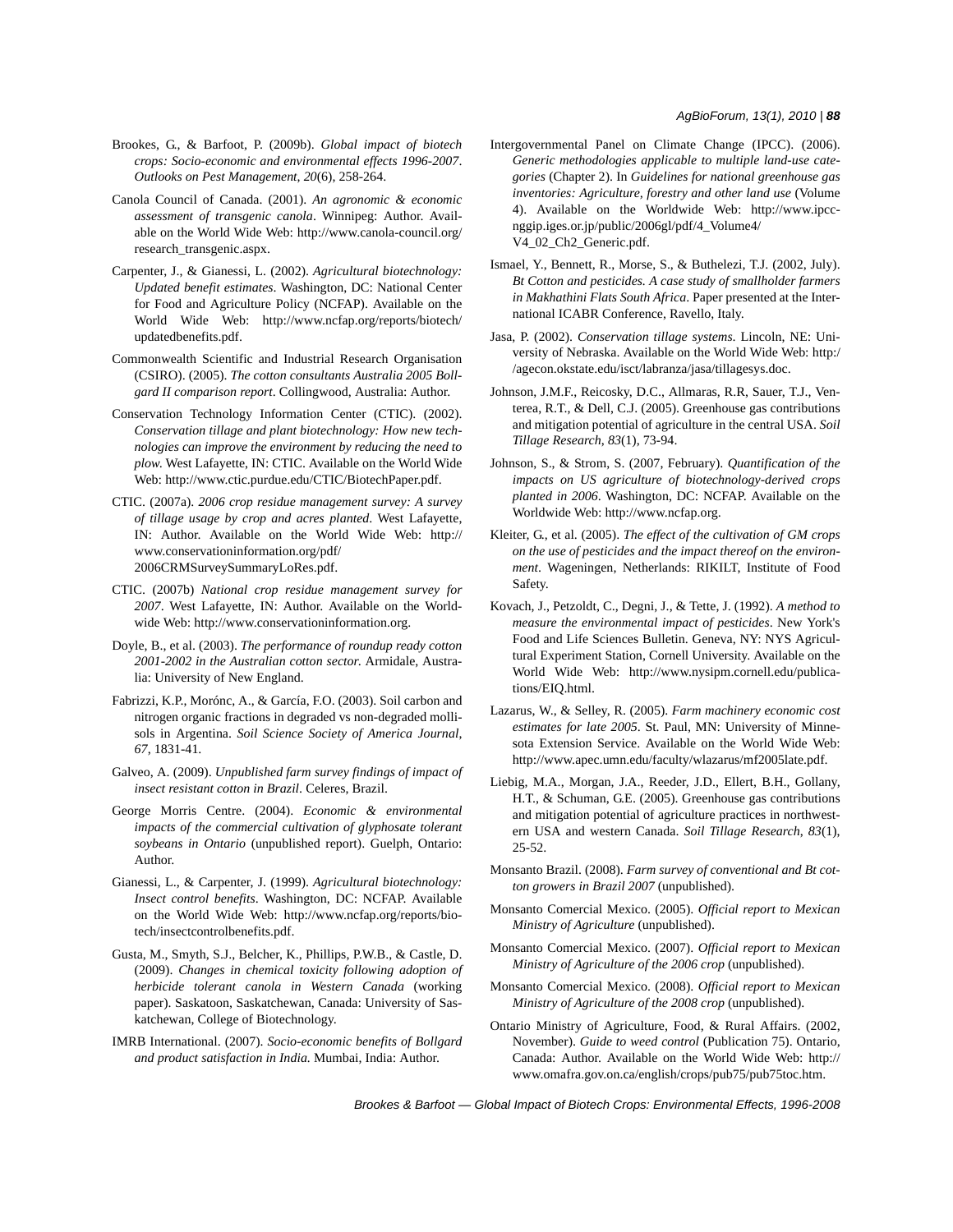- Pray, C., Huang, J., Hu, R., & Rozelle, S. (2002). Five years of Bt cotton in China: The benefits continue. *The Plant Journal*, *31*(4), 423-430.
- Qaim, M., & De Janvry, A. (2005). Bt cotton and pesticide use in Argentina: Economic and environmental effects. *Environment and Development Economics*, *10*, 179-200. Available on the World Wide Web: http://are.berkeley.edu/~sadoulet/papers/ Argentina\_EDE.pdf.
- Qaim, M., & Traxler, G. (2002, July). *Roundup Ready soybeans in Argentina: Farm level, environmental, and welfare effects*. Paper presented at the 6th International ICABR Conference, Ravello, Italy.
- Reicosky, D.C. (1995). *Conservation tillage and carbon cycling: Soil as a source or sink for carbon*. Davis, CA: University of California. Available on the World Wide Web: http:// vric.ucdavis.edu/issues/bulletinboard/soilconf/contill.pdf.
- Robertson, G.P., Paul, E.A., & Harwood, R.R. (2000). Greenhouse gases in intensive agriculture: Contributions of individual gases to the radioactive forces of the atmosphere. *Science*, *289*, 1922-1925.
- Sankula, S., & Blumenthal, E. (2003). *Impacts on US agriculture of biotechnology-derived crops planted in 2003: An update of eleven case studies*. Washington, DC: NCFAP. Available on the World Wide Web: http://www.ncfap.org.
- Sankula, S., & Blumenthal, E. (2006). *Impacts on US agriculture of biotechnology-derived crops planted in 2005: An update of eleven case studies*. Washington, DC: NCFAP. Available on the World Wide Web: http://www.ncfap.org.
- Traxler, G., Godoy-Avilla, S., Falck-Zepeda, J., & Espinoza-Arellano, J.J. (2001, June). *Transgenic cotton in Mexico: Economic and environmental impacts*. Paper presented at the 5<sup>th</sup> International Conference on Biotechnology, Science and Modern Agriculture: A new industry at the dawn of the century, Ravello, Italy.
- University of Illinois. (2006). *Costs and fuel use for alternative tillage systems*. *Farm Business Management*. Available on the Worldwide Web: http://www.farmdoc.illinois.edu/Manage/ newsletters/fefo06\_07/fefo06\_07.html.
- West, T.O., & Post, W.M. (2002). Soil Organic carbon sequestration rates by tillage and crop rotation: A global analysis. *Soil Science Society of American Journal*, *66*, 930-1046.

# **Appendix A: Details of Methodology as Applied to 2008 Calculations of Environmental Impact Associated with Pesticide Use Changes**

| <b>Country</b>      | Area of<br>trait<br>$(000)$ ha) | <b>Maximum area</b><br>treated for corn<br>boring pests: Pre<br>GM IR ('000 ha) | Average<br>ai use GM<br>crop<br>(kg/ha) | Average ai<br>use if<br>conventional<br>(kg/ha) | Average<br>field EIQ/<br>ha GM<br>crop | Average field<br>EIQ/ha if<br>conventional | Aggregate<br>change in ai<br>use ('000 kg) | Aggregate<br>change in<br>field EIQ/ha<br>units |
|---------------------|---------------------------------|---------------------------------------------------------------------------------|-----------------------------------------|-------------------------------------------------|----------------------------------------|--------------------------------------------|--------------------------------------------|-------------------------------------------------|
| <b>US</b>           | 18,140                          | 3,182                                                                           | 0.23                                    | 0.83                                            | 12.8                                   | 32.8                                       | $-1.909$                                   | $-63.6$                                         |
| Canada              | 750                             | 60.2                                                                            | 0.04                                    | 0.64                                            | 4.8                                    | 24.8                                       | $-36.12$                                   | $-1.25$                                         |
| Argentina           | 1,150                           | 0                                                                               | 0                                       | $\mathbf 0$                                     | 0                                      | 0                                          | $\mathbf 0$                                | 0                                               |
| <b>Philippines</b>  | 280                             | Very low -<br>assumed zero                                                      | 0                                       | $\mathbf 0$                                     | 0                                      | 0                                          | $\mathbf 0$                                | $\mathbf 0$                                     |
| <b>South Africa</b> | 1,668                           | 1,768                                                                           | $\Omega$                                | 0.094                                           | $\Omega$                               | 3.42                                       | $-156.8$                                   | $-5.71$                                         |
| <b>Spain</b>        | 79.3                            | 36.3                                                                            | 0.36                                    | 1.32                                            | 0.9                                    | 26.9                                       | $-34.9$                                    | $-0.94$                                         |
| <b>Uruguay</b>      | 110                             | Assumed to be<br>zero: as Argentina                                             | $\Omega$                                | $\mathbf 0$                                     | 0                                      | 0                                          | $\mathbf 0$                                | 0                                               |
| <b>Brazil</b>       | 1.450                           | Not known                                                                       | Not known                               | Not known                                       | Not known                              | Not known                                  | None applied                               | None applied                                    |

**Table A1. GM IR corn (targeting corn-boring pests) 2008.**

*Note:* Brazil: *2008 was first year of use of GM IR corn technology. Insufficient data currently available to make an assessment.* Other countries: *Honduras and EU countries: Areas planted to GM IR corn under 10,000 ha in each country: not examined.*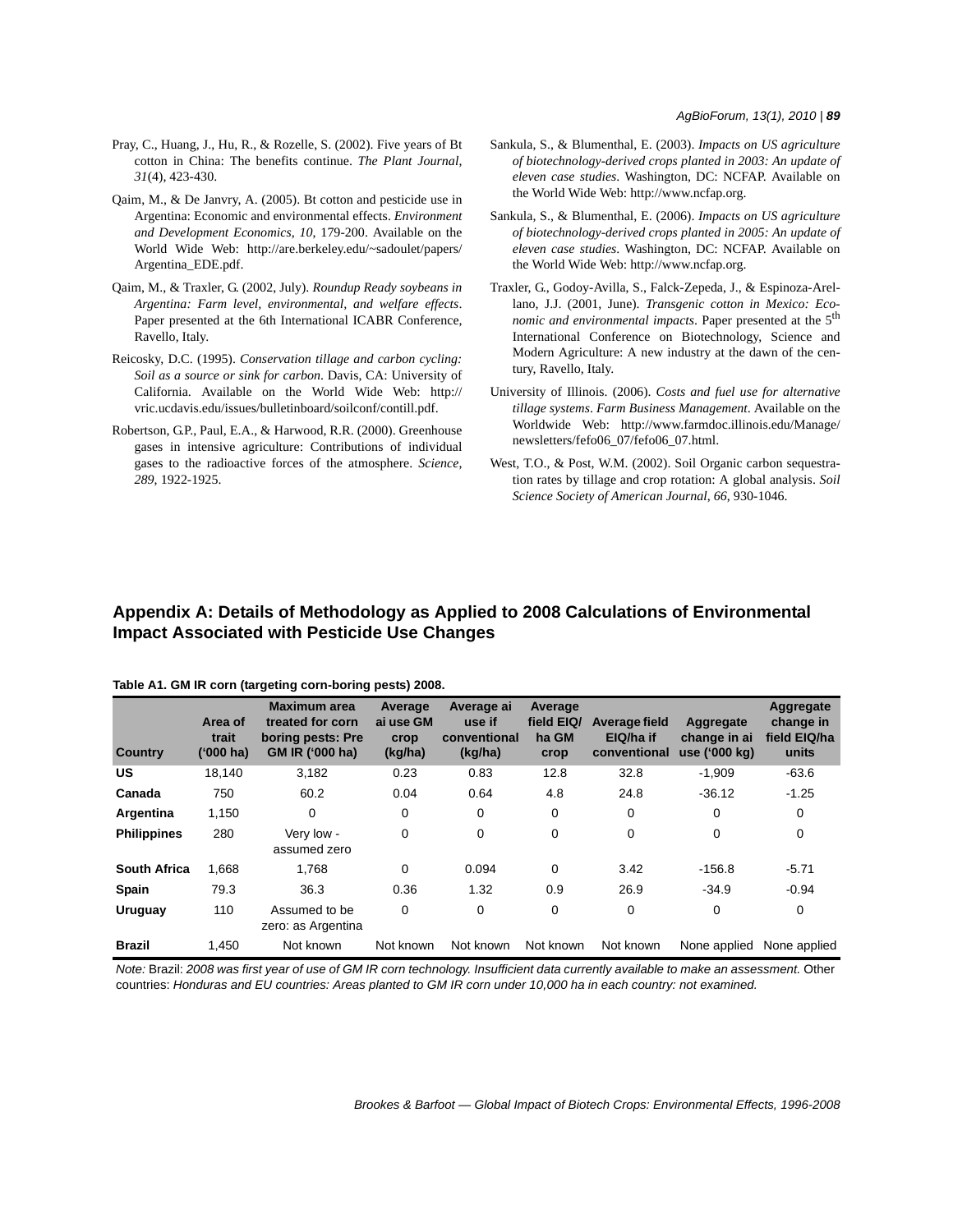### **Table A2. GM IR corn (targeting corn rootworm) 2008.**

| <b>Country</b> | Area of<br>trait<br>('000 ha) | Maximum area<br>treated for corn<br>boring pests:<br>Pre GM IR<br>('000 ha) | Average ai<br>use GM<br>crop (kg/ha) | Average ai use<br>if conventional<br>(kg/ha) | Average<br>field EIQ/ha<br><b>GM</b> crop | Average field<br>EIQ/ha if<br>conventional | Aggregate<br>change in<br>ai use<br>('000 ka) | Aggregate<br>change in<br>field EIQ/ha<br>units |
|----------------|-------------------------------|-----------------------------------------------------------------------------|--------------------------------------|----------------------------------------------|-------------------------------------------|--------------------------------------------|-----------------------------------------------|-------------------------------------------------|
| US             | 13.689                        | 9.543                                                                       | 0.234                                | 0.45                                         | 12.8                                      | 20.43                                      | $-2.063$                                      | $-72.8$                                         |

*Note: There are no Canadian-specific data available. Analysis has therefore not been included for the Canadian crop of 119,000 ha planted to seed containing GM IR traits targeted at corn rootworm pests.*

#### **Table A3. GM IR cotton 2008.**

| <b>Country</b>   | Area of<br>trait<br>('000 ha) | Average ai<br>use GM crop<br>(kg/ha) | Average ai use<br>if conventional<br>(kg/ha) | Average<br>field EIQ/ha<br><b>GM</b> crop | Average field<br>EIQ/ha if<br>conventional | Aggregate<br>change in ai use<br>('000 kg) | Aggregate change<br>in field EIQ/ha<br>units |
|------------------|-------------------------------|--------------------------------------|----------------------------------------------|-------------------------------------------|--------------------------------------------|--------------------------------------------|----------------------------------------------|
| US               | 1,930                         | 0.92                                 | 1.06                                         | 29.1                                      | 38.0                                       | $-276.6$                                   | $-17.1$                                      |
| China            | 3,828                         | 1.84                                 | 2.80                                         | 83.22                                     | 127.96                                     | $-3,675$                                   | $-171.3$                                     |
| <b>Australia</b> | 121.2                         | $2.2\phantom{0}$                     | 11.0                                         | 39                                        | 220                                        | $-1.066.9$                                 | $-21.94$                                     |
| <b>Mexico</b>    | 70                            | 3.6                                  | 5.22                                         | 120.4                                     | 177.0                                      | $-113.5$                                   | $-3.96$                                      |
| Argentina        | 213                           | 0.64                                 | 1.15                                         | 21.0                                      | 53.0                                       | $-108.6$                                   | $-6.82$                                      |
| India            | 6.973                         | 1.06                                 | 1.86                                         | 34.43                                     | 70.07                                      | $-5,565.1$                                 | $-248.5$                                     |
| <b>Brazil</b>    | 170                           | 0.64                                 | 1.15                                         | 21.0                                      | 53.0                                       | $-86.7$                                    | $-5.44$                                      |

*Note: Due to the widespread and regular nature of bollworm and budworm pest problems in cotton crops, GM IR areas planted are assumed to be equal to the area traditionally receiving some form of conventional insecticide treatment.*

*South Africa (7,700 ha), Burkino Faso (8,500 ha), and Columbia (28,000 ha) not included in analysis due to lack of data and small size of plantings relative to total area of trait.*

*Brazil: due to a lack of data, usage patterns from Argentina have been assumed.*

### **Table A4. GM HT soybeans 2008.**

| Country             | Area of<br>trait<br>$(000)$ ha) | Average ai<br>(kg/ha) | Average ai use<br>use GM crop if conventional<br>(kg/ha) | Average<br>field EIQ/ha<br><b>GM</b> crop | Average field<br>EIQ/ha if<br>conventional | Aggregate<br>change in ai use<br>('000 kg) | Aggregate change<br>in field EIQ/ha<br>units |
|---------------------|---------------------------------|-----------------------|----------------------------------------------------------|-------------------------------------------|--------------------------------------------|--------------------------------------------|----------------------------------------------|
| <b>US</b>           | 27,790                          | 1.63                  | 1.62                                                     | 26.29                                     | 36.16                                      | $+277.9$                                   | $-274.3$                                     |
| Canada              | 880                             | 1.32                  | 1.43                                                     | 20.88                                     | 34.20                                      | $-96.8$                                    | $-11.73$                                     |
| Argentina           | 16.830                          | 2.68                  | 2.53                                                     | 41.38                                     | 43.64                                      | $+2.524$                                   | $-38.05$                                     |
| <b>Brazil</b>       | 13.320                          | 2.37                  | 1.94                                                     | 36.34                                     | 32.96                                      | $+5.705$                                   | $+45.0$                                      |
| Paraguay            | 2,430                           | 1.16                  | 0.99                                                     | 18.8                                      | 20.05                                      | $+413.1$                                   | $-3.04$                                      |
| <b>South Africa</b> | 184                             | 1.89                  | 1.556                                                    | 28.97                                     | 32.08                                      | $+61.4$                                    | $-0.57$                                      |
| <b>Uruguay</b>      | 569                             | 2.68                  | 2.53                                                     | 41.38                                     | 43.64                                      | $+85.4$                                    | $-1.29$                                      |
| <b>Mexico</b>       | 7.3                             | 1.62                  | 1.76                                                     | 24.83                                     | 41.02                                      | $-1$                                       | $-0.12$                                      |
| <b>Bolivia</b>      | 454                             | 1.16                  | 0.99                                                     | 18.8                                      | 20.05                                      | $+77.11$                                   | $-0.57$                                      |

*Note: Due to lack of country-specific data, usage patterns in Paraguay assumed for Bolivia and usage in Argentina assumed for Uruguay.*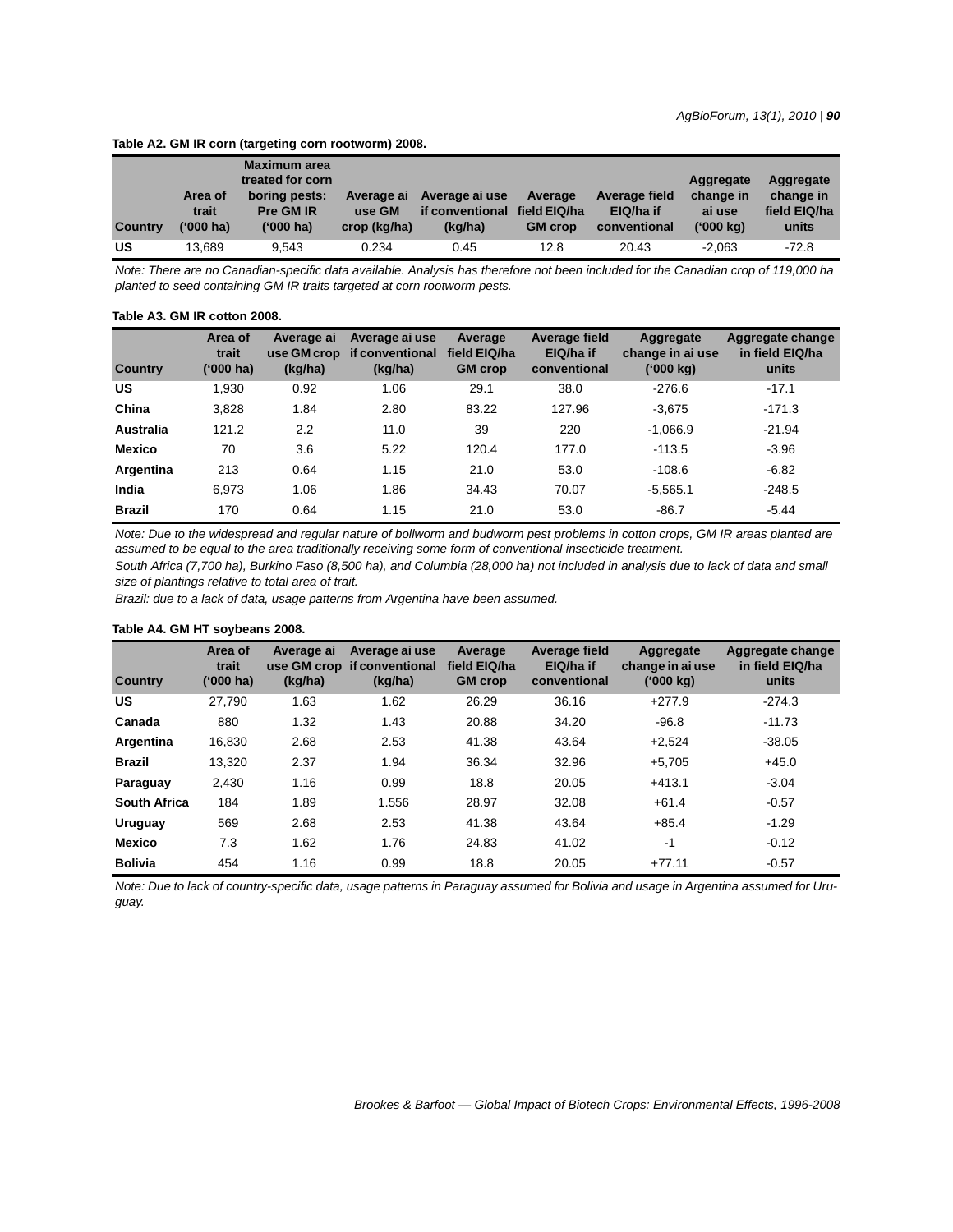#### **Table A5. GM HT corn 2008.**

| <b>Country</b>                    | Area of<br>trait<br>('000 ha) | Average ai<br>use GM crop<br>(kg/ha) | Average ai use<br>if conventional<br>(kg/ha) | Average<br>field EIQ/ha<br><b>GM</b> crop | <b>Average field</b><br>EIQ/ha if<br>conventional | Aggregate<br>change in ai<br>use ('000 kg) | Aggregate<br>change in field<br>EIQ/ha units |
|-----------------------------------|-------------------------------|--------------------------------------|----------------------------------------------|-------------------------------------------|---------------------------------------------------|--------------------------------------------|----------------------------------------------|
| US glyphosate<br>tolerant         | 18.847                        | 2.06                                 | 3.48                                         | 43.08                                     | 77.15                                             | $-26.802$                                  | $-642.0$                                     |
| <b>US glufosinate</b><br>tolerant | 1.203                         | 2.04                                 | 3.48                                         | 44.76                                     | 77.15                                             | $-1.738$                                   | $-39.0$                                      |
| Canada<br>glyphosate<br>tolerant  | 477                           | 1.83                                 | 2.71                                         | 37.01                                     | 61.10                                             | $-418.9$                                   | $-11.44$                                     |
| Canada<br>glufosinate<br>tolerant | 136                           | 1.64                                 | 2.71                                         | 36.01                                     | 61.01                                             | $-145.3$                                   | $-3.41$                                      |
| Argentina                         | 805                           | 2.36                                 | 2.77                                         | 43.80                                     | 57.82                                             | $-330.0$                                   | $-11.3$                                      |
| <b>South Africa</b>               | 646                           | 2.754                                | 3.103                                        | 46.17                                     | 65.87                                             | $-225.3$                                   | $-12.7$                                      |

*Note: The Philippines is not included due to lack of data on weed-control methods and product use.*

### **Table A6. GM HT cotton 2008.**

| <b>Country</b>      | Area of<br>trait<br>('000 ha) | Average ai<br>use GM crop<br>(kq/ha) | Average ai use<br>if conventional<br>(kg/ha) | Average field<br>EIQ/ha GM<br>crop | Average field<br>EIQ/ha if<br>conventional | Aggregate<br>change in ai<br>use ('000 kg) | Aggregate<br>change in field<br>EIQ/ha units |
|---------------------|-------------------------------|--------------------------------------|----------------------------------------------|------------------------------------|--------------------------------------------|--------------------------------------------|----------------------------------------------|
| US                  | 2.082.8                       | 2.83                                 | 3.26                                         | 50.6                               | 60.08                                      | $-896$                                     | $-19.74$                                     |
| <b>South Africa</b> | 11.0                          | 1.80                                 | 1.81                                         | 27.59                              | 31.86                                      | $-0.11$                                    | $-0.05$                                      |
| Australia           | 122.5                         | 4.0                                  | 6.29                                         | 67.28                              | 113.50                                     | $-281.4$                                   | $-5.66$                                      |
| Argentina           | 210                           | 1.80                                 | 3.48                                         | 27.60                              | 68.04                                      | $-358.7$                                   | -8.6                                         |

*Note: Mexico is not included due to lack of data on herbicide use.*

# **Table A7. GM HT canola 2008.**

| <b>Country</b>                    | Area of<br>trait<br>$(000)$ ha) | Average ai<br>use GM crop<br>(kg/ha) | Average ai use<br>if conventional<br>(kg/ha) | Average<br>field EIQ/HA<br><b>GM</b> crop | Average field<br>EIQ/ha if<br>conventional | Aggregate<br>change in ai<br>use ('000 kg) | Aggregate change<br>in field EIQ/ha<br>units |
|-----------------------------------|---------------------------------|--------------------------------------|----------------------------------------------|-------------------------------------------|--------------------------------------------|--------------------------------------------|----------------------------------------------|
| US glyphosate<br>tolerant         | 180.1                           | 0.649                                | 1.12                                         | 9.95                                      | 25.71                                      | $-84.8$                                    | $-2.84$                                      |
| <b>US glufosinate</b><br>tolerant | 200.1                           | 0.383                                | 1.12                                         | 7.78                                      | 25.71                                      | $-147.5$                                   | $-3.59$                                      |
| Canada<br>glyphosate<br>tolerant  | 2.943                           | 0.7                                  | 0.56                                         | 10.68                                     | 11.52                                      | $+403.2$                                   | $-2.47$                                      |
| Canada<br>glufosinate<br>tolerant | 2.681                           | 0.35                                 | 0.56                                         | 7.07                                      | 11.52                                      | $-569.1$                                   | $-11.93$                                     |

#### **Table A8. GM herbicide-tolerant sugar beet 2008.**

| <b>Country</b> | Area of   | Average ai  | Average ai use  | Average        | Average field | Aggregate     | Aggregate change |
|----------------|-----------|-------------|-----------------|----------------|---------------|---------------|------------------|
|                | trait     | use GM crop | if conventional | field EIQ/ha   | EIQ/ha if     | change in ai  | in field EIQ/ha  |
|                | ('000 ha) | (ka/ha)     | (ka/ha)         | <b>GM</b> crop | conventional  | use ('000 kg) | units            |
| US             | 258       | .90         | .40             | 29.13          | 30.89         | +129          | $-0.45$          |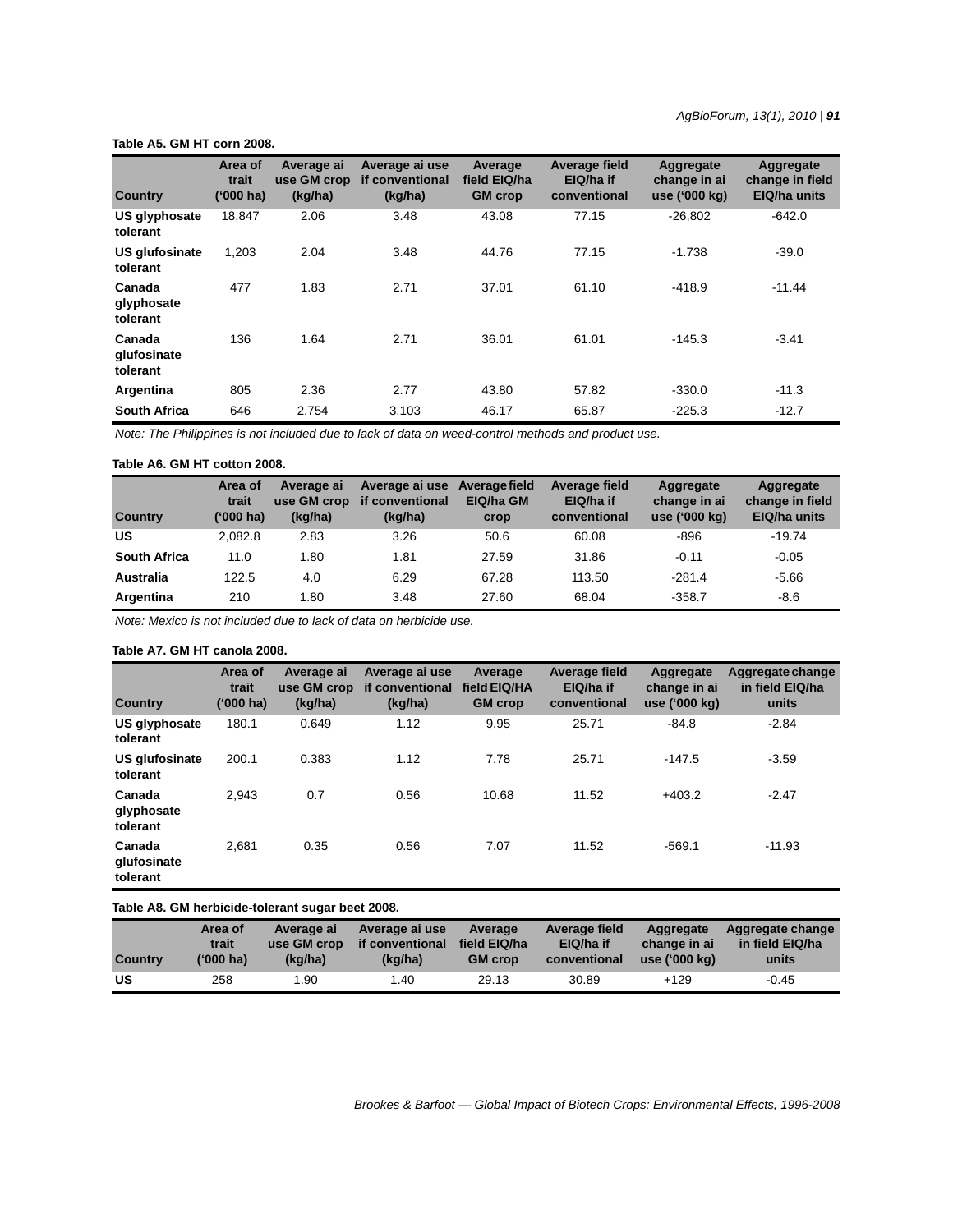# **Appendix B: Examples of EIQ Calculations**

**Table B1. Estimated typical herbicide regimes for conventional reduced/no till soybean production systems that will provide an equal level of weed control to the GM HT system in Argentina 2008.**

|                      | <b>Active ingredient</b> | Field eiq/ha |
|----------------------|--------------------------|--------------|
|                      | Option 1                 |              |
| Glyphosate           | 0.864                    | 13.25        |
| <b>Metsulfuron</b>   | 0.03                     | 0.50         |
| 2 4 d amine          | 0.3                      | 6.21         |
| Imazethapyr          | 0.08                     | 1.57         |
| <b>Diflufenican</b>  | 0.05                     | 0.88         |
| <b>Clethodim</b>     | 0.144                    | 2.45         |
| <b>Total</b>         | 1.468                    | 24.85        |
|                      | Option 2                 |              |
| Glyphosate           | 1.35                     | 20.70        |
| <b>Dicamba</b>       | 0.0576                   | 1.46         |
| <b>Acetochlor</b>    | 1.08                     | 21.49        |
| haloxifop *          | 0.096                    | 2.13         |
| <b>Sulfentrazone</b> | 0.0875                   | 1.02         |
| <b>Total</b>         | 2.67                     | 46.80        |
|                      | Option 3                 |              |
| Glyphosate           | 1.62                     | 24.83        |
| <b>Atrazine</b>      | 0.384                    | 8.79         |
| <b>Bentazon</b>      | 0.6                      | 11.22        |
| 24 db ester          | 0.04                     | 0.61         |
| Imazaquin            | 0.024                    | 0.37         |
| Total                | 2.67                     | 45.83        |
|                      | Option 4                 |              |
| Glyphosate           | 1.8                      | 27.59        |
| 24 d amine           | 0.384                    | 7.95         |
| <b>Flumetulam</b>    | 0.06                     | 0.94         |
| Fomesafen            | 0.25                     | 6.13         |
| <b>Chlorimuron</b>   | 0.015                    | 0.29         |
| <b>Fluazifop</b>     | 0.12                     | 3.44         |
| Total                | 2.63                     | 46.34        |
|                      | Option 5                 |              |
| Glyphosate           | 1.8                      | 27.59        |
| <b>Metsulfuron</b>   | 0.05                     | 0.84         |
| 24 d amine           | 0.75                     | 15.53        |
| Imazethapyr          | 0.1                      | 1.96         |
| haloxifop            | 0.096                    | 2.13         |
| <b>Total</b>         | 2.80                     | 48.05        |
|                      | Option 6                 |              |
| Glyphosate           | 1.8                      | 27.59        |
| <b>Metsulfuron</b>   | 0.05                     | 0.84         |
| 24 d amine           | 0.75                     | 15.53        |
| Imazethapyr          | 0.1                      | 1.96         |
| <b>Clethodim</b>     | 0.24                     | 4.08         |
| Total                | 2.94                     | 49.99        |
| Average all          | 2.53                     | 43.64        |

**Table B2. GM HT soybeans Argentina 2008.**

|                                                              |                                     | <b>Active</b><br>ingredient<br>(kg/ha) | Field eig/<br>ha value |  |
|--------------------------------------------------------------|-------------------------------------|----------------------------------------|------------------------|--|
| Derived from AMIS Global farm<br>survey market research data |                                     | 2.68                                   | 41.38                  |  |
| Table B3. GM HT versus conventional corn Argentina 2008.     |                                     |                                        |                        |  |
|                                                              | <b>Active ingredient</b><br>(kg/ha) |                                        | Field eig/ha value     |  |
| Conventional                                                 |                                     |                                        |                        |  |
|                                                              | Option 1                            |                                        |                        |  |
| A satsalalan                                                 | $\sim$                              |                                        | nn 10                  |  |

| Acetechlor              | 1.68     | 33.43 |
|-------------------------|----------|-------|
| <b>Atrazine</b>         | 1.0      | 22.90 |
| <b>Misotrione</b>       | 0.14     | 2.52  |
| Total                   | 2.82     | 58.85 |
|                         | Option 2 |       |
| Acetechlor              | 1.68     | 33.43 |
| <b>Atrazine</b>         | 1.0      | 22.90 |
| Foramsulam              | 0.03     | 0.46  |
| Total                   | 2.71     | 56.79 |
| Average<br>conventional | 2.77     | 57.82 |
|                         |          |       |
| <b>GM HT corn</b>       |          |       |
| Acetochlor              | 0.84     | 16.72 |
| <b>Atrazine</b>         | 0.5      | 11.45 |
| Glyphosate              | 1.02     | 15.64 |
| <b>Total</b>            | 2.36     | 43.80 |

*Sources: AMIS Global and Monsanto Argentina (personal communication).*

*Sources: AAPRESID (Argentine No-Till Farmers Association, personal communication) and Monsanto Argentina (personal communications, 2006, 2007, & 2009).*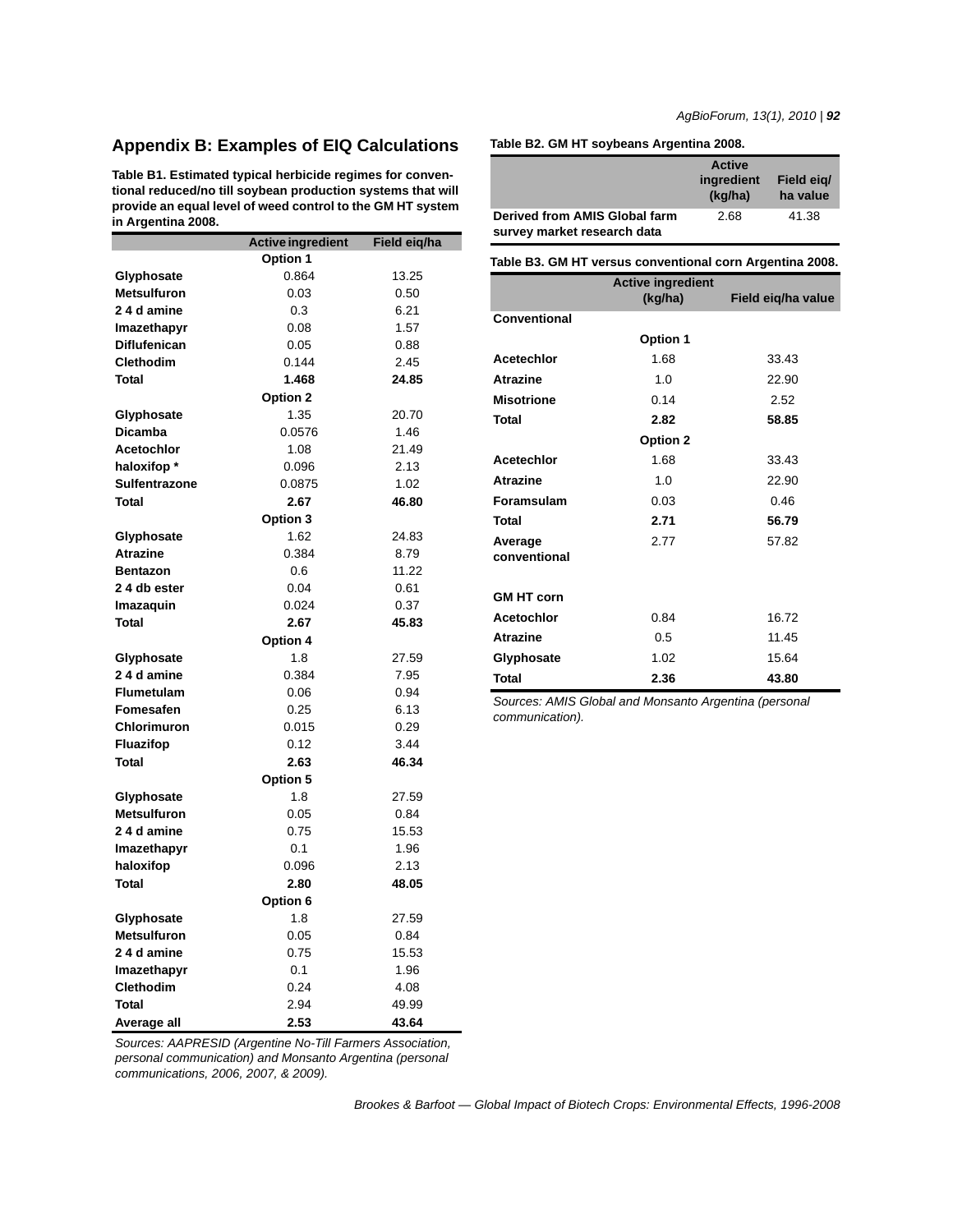**Table B4. Typical herbicide regimes for GM HT soybeans in South Africa.**

|                              | Amount          |                     |  |  |  |
|------------------------------|-----------------|---------------------|--|--|--|
| <b>Active ingredient</b>     | (kg/ha of crop) | <b>Field EIQ/ha</b> |  |  |  |
| <b>Conventional soybeans</b> |                 |                     |  |  |  |
|                              | <b>Option 1</b> |                     |  |  |  |
| <b>Alochlor</b>              | 1.536           | 27.49               |  |  |  |
| Chlorimuron                  | 0.01            | 0.19                |  |  |  |
| <b>Total</b>                 | 1.546           | 27.69               |  |  |  |
|                              | Option 2        |                     |  |  |  |
| <b>S</b> Metalochlor         | 1.536           | 33.79               |  |  |  |
| Imazethapyr                  | 0.07            | 0.78                |  |  |  |
| Total                        | 1.576           | 34.58               |  |  |  |
|                              | Option 3        |                     |  |  |  |
| <b>S</b> Metalochlor         | 1.536           | 33.79               |  |  |  |
| Chlorimuron                  | 0.01            | 0.78                |  |  |  |
| <b>Total</b>                 | 1.546           | 34.58               |  |  |  |
| Average                      | 1.556           | 32.08               |  |  |  |
|                              |                 |                     |  |  |  |
| <b>GM HT soybeans</b>        |                 |                     |  |  |  |
| Glyphosate                   | 1.89            | 28.97               |  |  |  |

*Source: Monsanto South Africa (personal communication).*

**Table B5. Typical herbicide regimes for GM HT maize in Canada.**

|                                      | Amount          |              |
|--------------------------------------|-----------------|--------------|
| <b>Active ingredient</b>             | (kg/ha of crop) | Field EIQ/ha |
| <b>Conventional maize</b>            |                 |              |
| <b>Metalochlor</b>                   | 1.3566          | 29.84        |
| <b>Atrazine</b>                      | 1.1912          | 27.28        |
| Primsulfuron                         | 0.0244          | 0.41         |
| <b>Dicamba</b>                       | 0.14            | 3.54         |
| Total                                | 2.7122          | 61.07        |
|                                      |                 |              |
| <b>GM</b> glyphosate-tolerant maize  |                 |              |
| <b>Metalochlor</b>                   | 0.678           | 14.92        |
| <b>Atrazine</b>                      | 0.594           | 13.60        |
| Glyphosate                           | 0.56            | 8.58         |
| <b>Total</b>                         | 1.832           | 37.10        |
|                                      |                 |              |
| <b>GM</b> glufosinate-tolerant maize |                 |              |
| <b>Metalochlor</b>                   | 0.678           | 14.92        |
| <b>Atrazine</b>                      | 0.594           | 13.60        |
| Glufosinate                          | 0.37            | 7.49         |
| Total                                | 1.642           | 36.01        |

**Table B6. Typical insecticide regimes for cotton in India 2008.**

| zvvo.                       |                                  |              |  |  |  |
|-----------------------------|----------------------------------|--------------|--|--|--|
| <b>Active ingredient</b>    | <b>Amount</b><br>(kg/ha of crop) | Field EIQ/ha |  |  |  |
| <b>Conventional cotton</b>  |                                  |              |  |  |  |
|                             | <b>Option 1</b>                  |              |  |  |  |
| Imidacloprid                | 0.0356                           | 1.31         |  |  |  |
| Thiomethoxam                | 0.05                             | 1.67         |  |  |  |
| Acetamiprid                 | 0.05                             | 1.44         |  |  |  |
| <b>Diafenthiuron</b>        | 0.1                              | 2.53         |  |  |  |
| Triazophos                  | 0.5                              | 17.80        |  |  |  |
| <b>Profenfos</b>            | 0.625                            | 37.19        |  |  |  |
| Acephate                    | 0.6                              | 14.94        |  |  |  |
| Spinosad                    | 0.384                            | 5.53         |  |  |  |
| <b>Metaflumizone</b>        | 0.025                            | 0.82         |  |  |  |
| <b>Flubendiamide</b>        | 0.048                            | 0.93         |  |  |  |
| <b>Total</b>                | 2.42                             | 84.15        |  |  |  |
|                             | Option 2                         |              |  |  |  |
| Imidacloprid                | 0.0356                           | 1.31         |  |  |  |
| Thiomethoxam                | 0.05                             | 1.67         |  |  |  |
| Acetamiprid                 | 0.05                             | 1.44         |  |  |  |
| <b>Diafenthiuron</b>        | 0.1                              | 2.53         |  |  |  |
| <b>Profenfos</b>            | 0.625                            | 37.19        |  |  |  |
| <b>Chloripyrifos</b>        | 0.4                              | 10.76        |  |  |  |
| <b>Metaflumizone</b>        | 0.025                            | 0.82         |  |  |  |
| <b>Emamectin</b>            | 0.011                            | 0.29         |  |  |  |
| <b>Total</b>                | 1.30                             | 56.00        |  |  |  |
| <b>Average conventional</b> | 1.86                             | 70.07        |  |  |  |
| <b>GM IR cotton</b>         |                                  |              |  |  |  |
| Imidacloprid                | 0.0356                           | 1.31         |  |  |  |
| Thiomethoxam                | 0.05                             | 1.67         |  |  |  |
| Acetamiprid                 | 0.05                             | 1.44         |  |  |  |
| <b>Diafenthiuron</b>        | 0.1                              | 2.53         |  |  |  |
| Triazophos                  | 0.5                              | 17.80        |  |  |  |
| <b>Profenfos</b>            | 0.625                            | 37.19        |  |  |  |
| Total                       | 1.36                             | 61.92        |  |  |  |
|                             | Option 2                         |              |  |  |  |
| Imidacloprid                | 0.0356                           | 1.31         |  |  |  |
| Thiomethoxam                | 0.05                             | 1.67         |  |  |  |
| Acetamiprid                 | 0.05                             | 1.44         |  |  |  |
| <b>Diafenthiuron</b>        | 0.1                              | 2.53         |  |  |  |
| Total                       | 0.24                             | 6.94         |  |  |  |
| <b>Average GM IR cotton</b> | 1.06                             | 34.43        |  |  |  |

*Sources: Ontario Ministry of Agriculture, Food, and Rural Affairs (2002), industry (personal communication with various seed industry sources).*

*Source: Monsanto India (personal communication).*